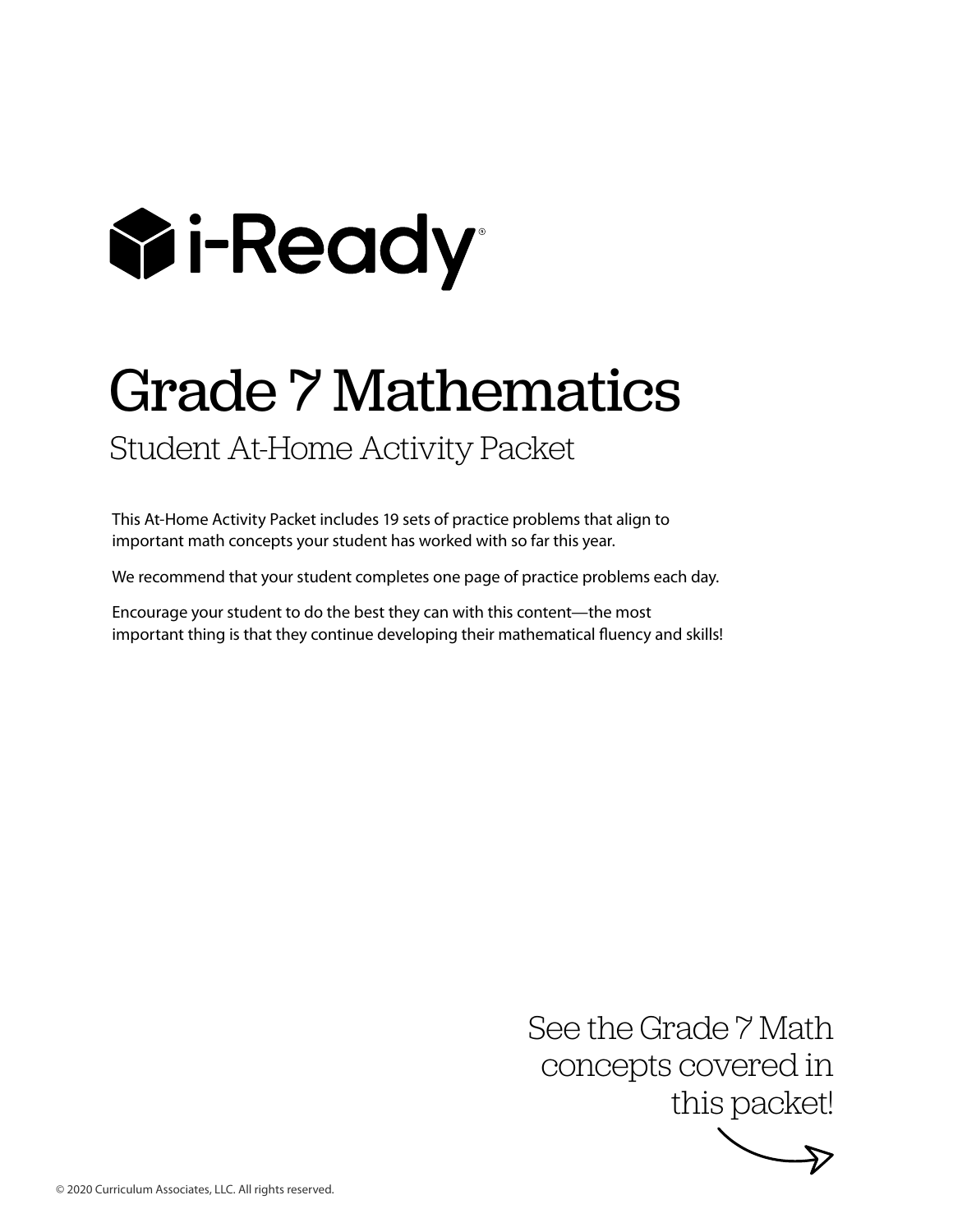# Grade 7 Math concepts covered in this packet

| <b>Concept</b>                                                       | <b>Practice</b>   | <b>Fluency and Skill Practice</b>               |    |
|----------------------------------------------------------------------|-------------------|-------------------------------------------------|----|
|                                                                      | 1                 | Understanding Addition with Negative Integers 3 |    |
| <b>Understanding Operations</b><br>with Integers                     | $\overline{2}$    | <b>Understanding Subtraction with Negative</b>  | 5  |
|                                                                      | 3                 | Understanding Multiplication with Negative      | 7  |
|                                                                      | 4                 | Adding and Subtracting Positive and Negative    | 9  |
| <b>Understanding Operations</b>                                      | 5                 | Multiplying Negative Rational Number            | 11 |
| with Rational Numbers                                                | 6                 | Dividing Negative Rational Numbers              | 12 |
|                                                                      | 7                 | Writing Rational Numbers as Repeating           | 13 |
| <b>Understanding Ratios and</b><br><b>Proportional Relationships</b> | 8                 | Understanding Proportional Relationships        | 14 |
|                                                                      | 9                 | Interpreting Graphs of Proportional             | 15 |
|                                                                      | 10                | Recognizing Graphs of Proportional              | 17 |
|                                                                      | 11                | Solving Multi-Step Ratio Problems               | 19 |
| <b>Understanding Percents</b><br>and Proportional                    | $12 \overline{ }$ | Solving Problems Involving Multiple Percents    | 20 |
|                                                                      | 13                | Solving Problems Involving Percent Change       | 22 |
| Relationships                                                        | 14                | Solving Problems Involving Percent Error        | 23 |
| Understanding<br>Expressions, Equations,                             | 15                |                                                 | 24 |
|                                                                      | 16                |                                                 | 26 |
|                                                                      | 17                | Understanding Representing a Situation with     | 28 |
| and Inequalities                                                     | 18                | Writing and Solving Equations with Two or       | 29 |
|                                                                      | 19                |                                                 | 30 |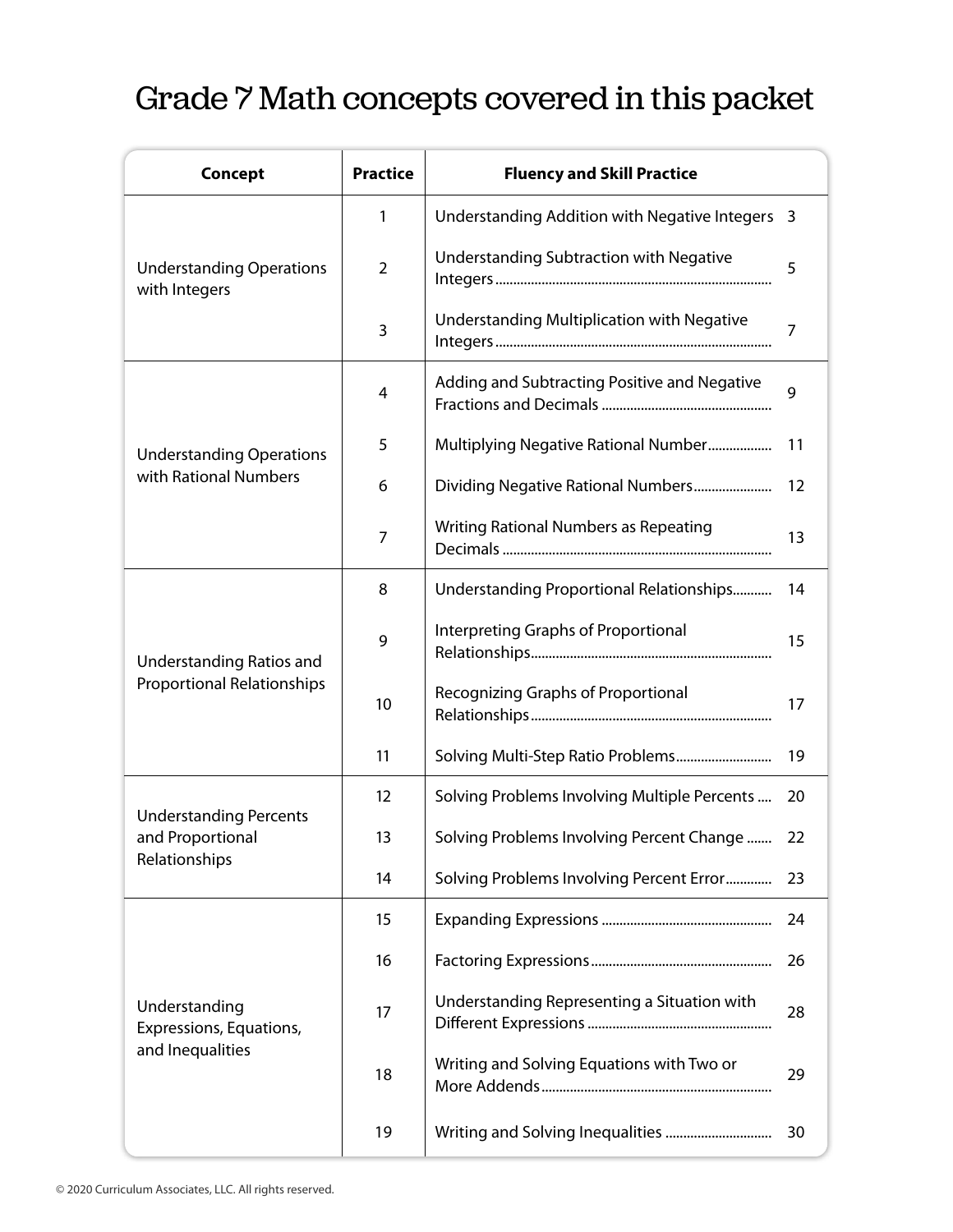#### Understanding Addition with Negative Integers

**1** Between the time Iko woke up and lunchtime, the temperature rose by 11°. Then by the time he went to bed, the temperature dropped by 14 °.

Write an addition expression for the temperature relative to when Iko woke up.

Draw a model using integer chips and circle the zero pairs.

What is the value of the remaining integer chips after the zero pairs are removed?

What is the net change in the temperature relative to when Iko woke up?

**2** Complete the number line model to find  $(-5) + 6$ .



(25) 1 6 5

How would the number line model be different if you wanted to find  $(-5) + (-6)$ ?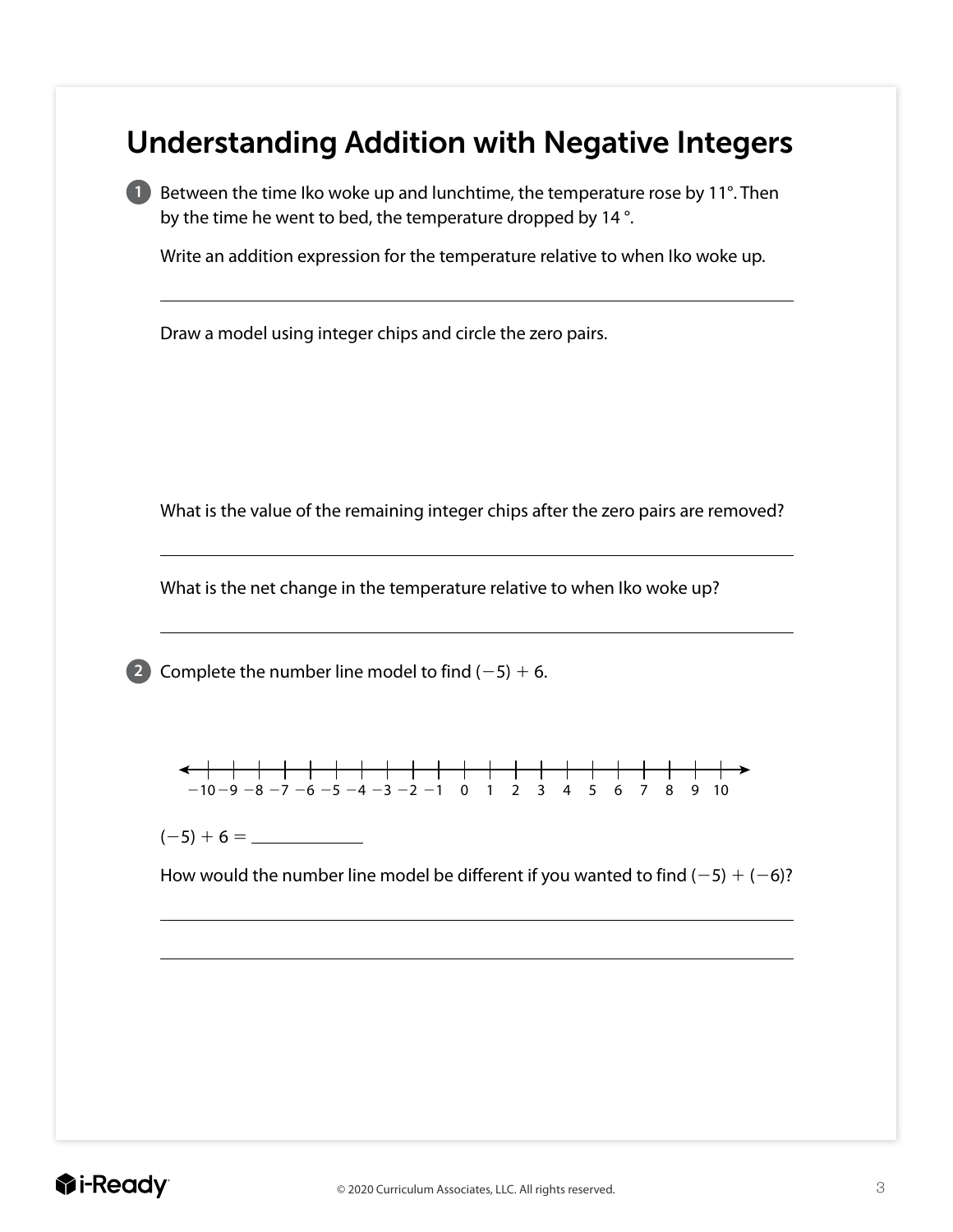# Understanding Addition with Negative

Integers *continued*

#### For problems 3–5, consider the sum  $4 + (-8)$ .



**3** Explain how you can use a number line to find the sum.





**5** Does it matter what order you add the numbers in the problem? Explain how chips and number lines support your answer.



**6** Write an addition expression that has a value of  $-8$ .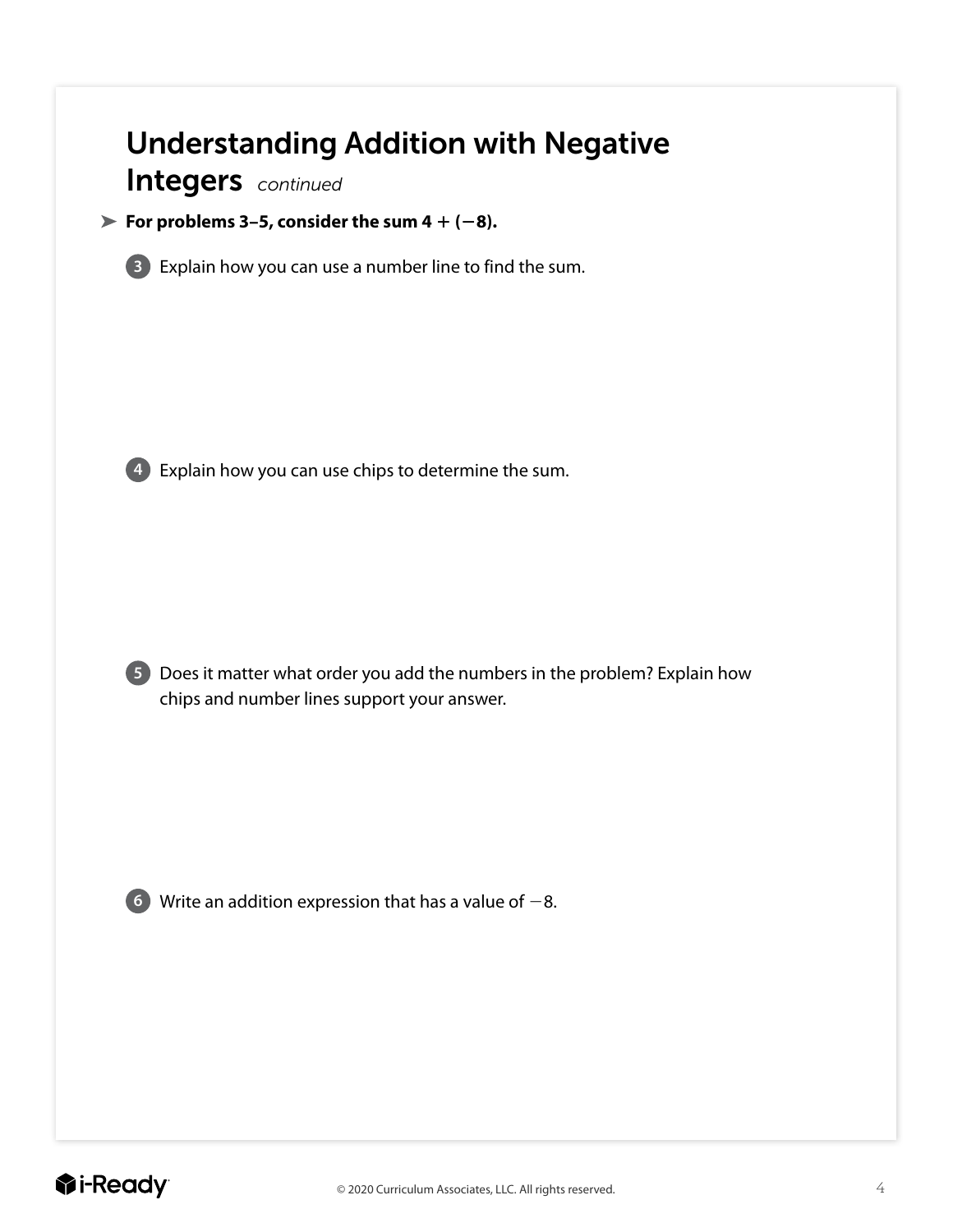## Understanding Subtraction with Negative Integers



**1** Mary takes 9 grapes from Rohin and then decides to give 4 back.

Write a subtraction problem to describe how many grapes Rohin has.

Draw a model for the subtraction problem using integer chips.

How many negative integer chips did you cross out?

Write the subtraction as addition.

Draw a model for the addition problem using integer chips.

How do the two integer chip models show that  $-9 - (-4)$  is the same as  $-9 + 4$ ?

What is the change in the number of grapes Rohin has?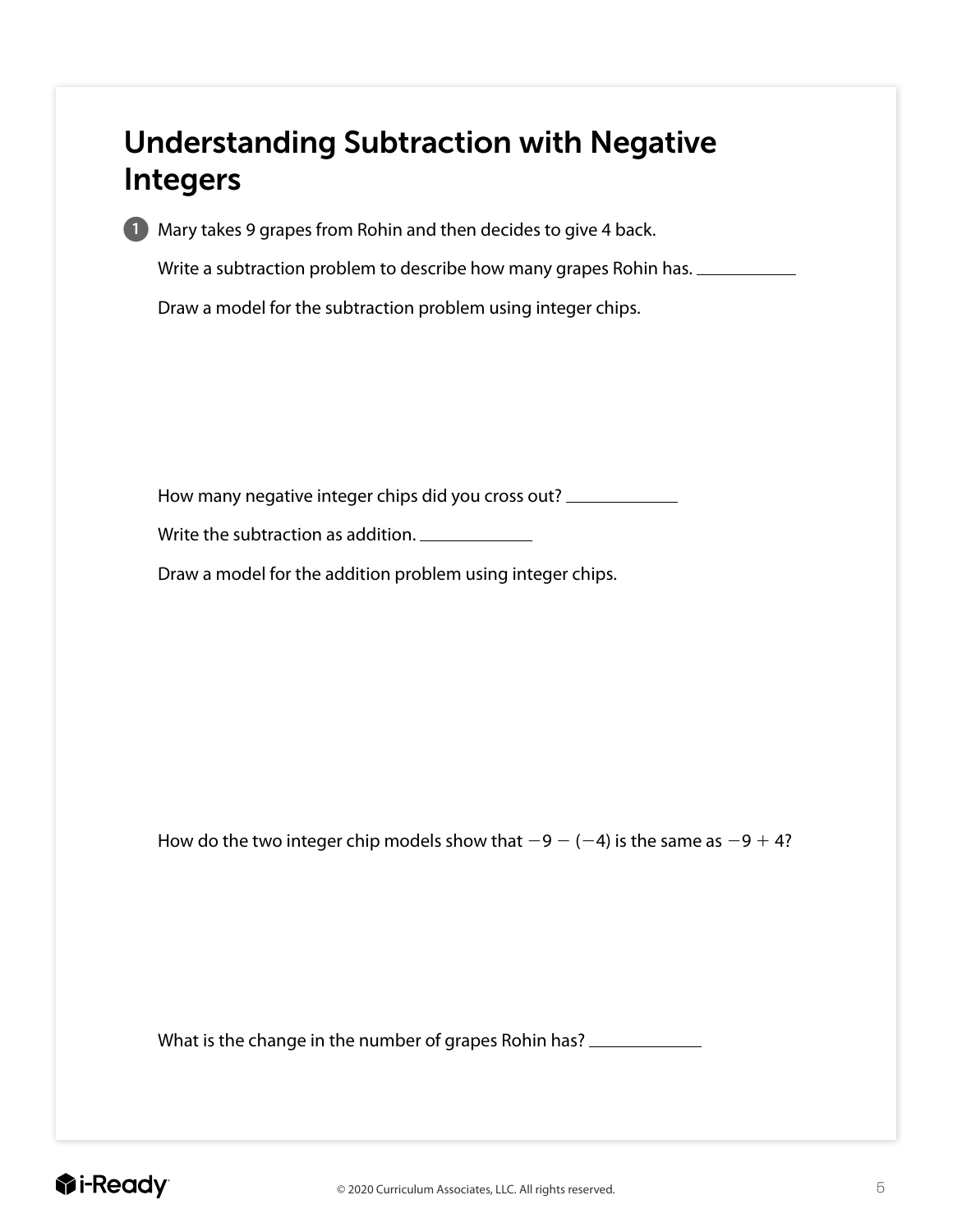# Understanding Subtraction with Negative

Integers *continued*

**2** Jin is 3 floors above ground level in a hotel. Leila is on a parking level of the hotel that is 4 floors below ground level. How many floors apart are they? Draw a number line model to show  $3 - (-4)$ .

What is  $3 - (-4)$ ?

What is the meaning of this answer in the context of the problem?

Rewrite  $3 - (-4)$  as an addition problem.

**3** The variables *a* and *b* represent positive numbers. When you find the difference  $a - (-b)$ , do you expect the result to be less than or greater than *a*? What if *a* is negative and *b* is positive? Explain.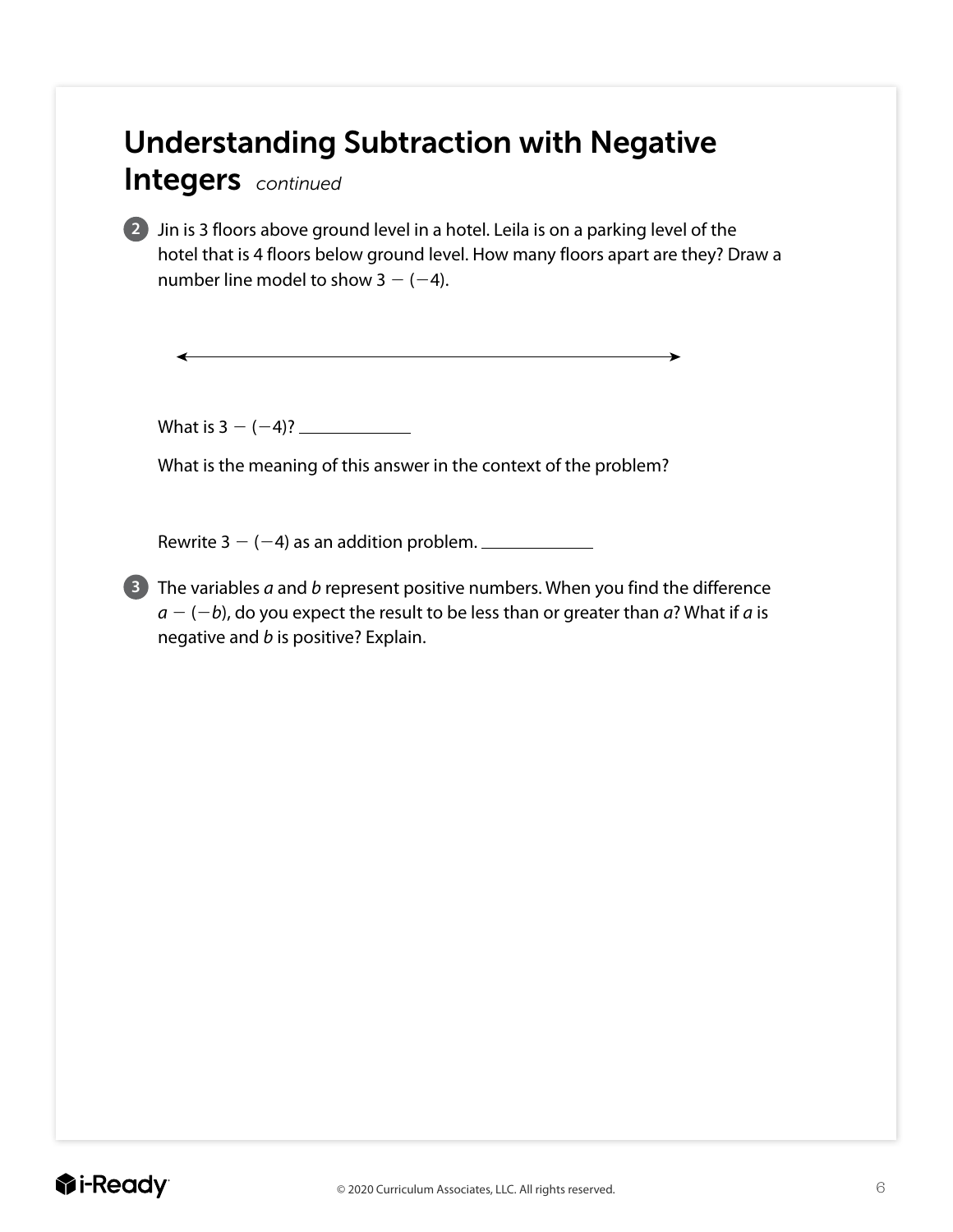# Understanding Multiplication with Negative Integers

#### **Practice multiplying negative integers.**

**1** Find each product. Then describe any patterns you notice.



**2** Solve each problem. Explain how you determined the sign of the products.

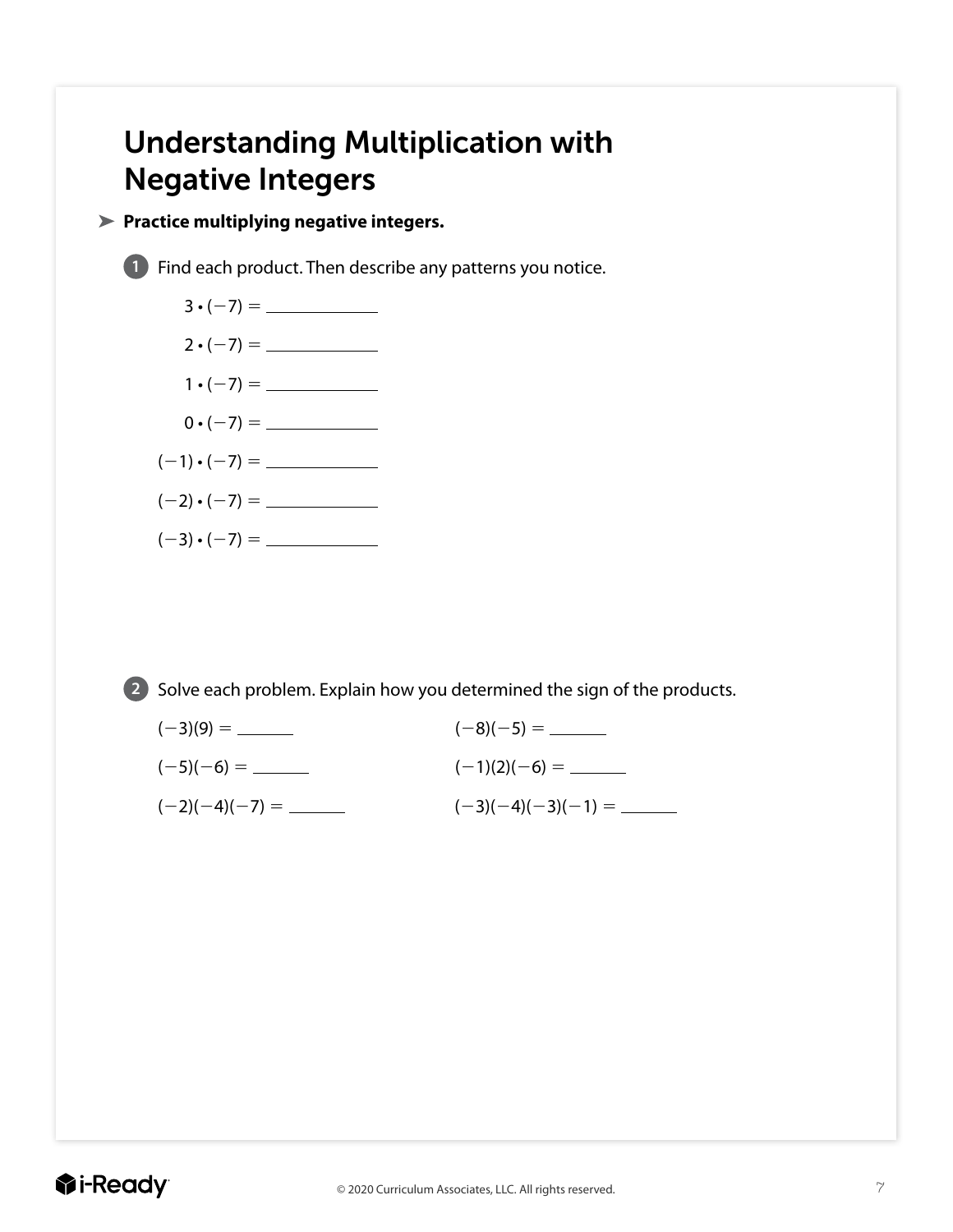# Understanding Multiplication with Negative Integers *continued*

**3** Use the distributive property to show why the product  $(-6)(-3)$  is positive. The first step is done for you.

 $(-6)(-3) + (-6)(3) = (-6)[(-3) + 3]$ 



**4** Mark's work to simplify  $(-3)(-5)(-2)$  is shown. Explain his error and show how to find the correct product.

 $(-3)(-5)(-2) = (-15)(-2) = 30$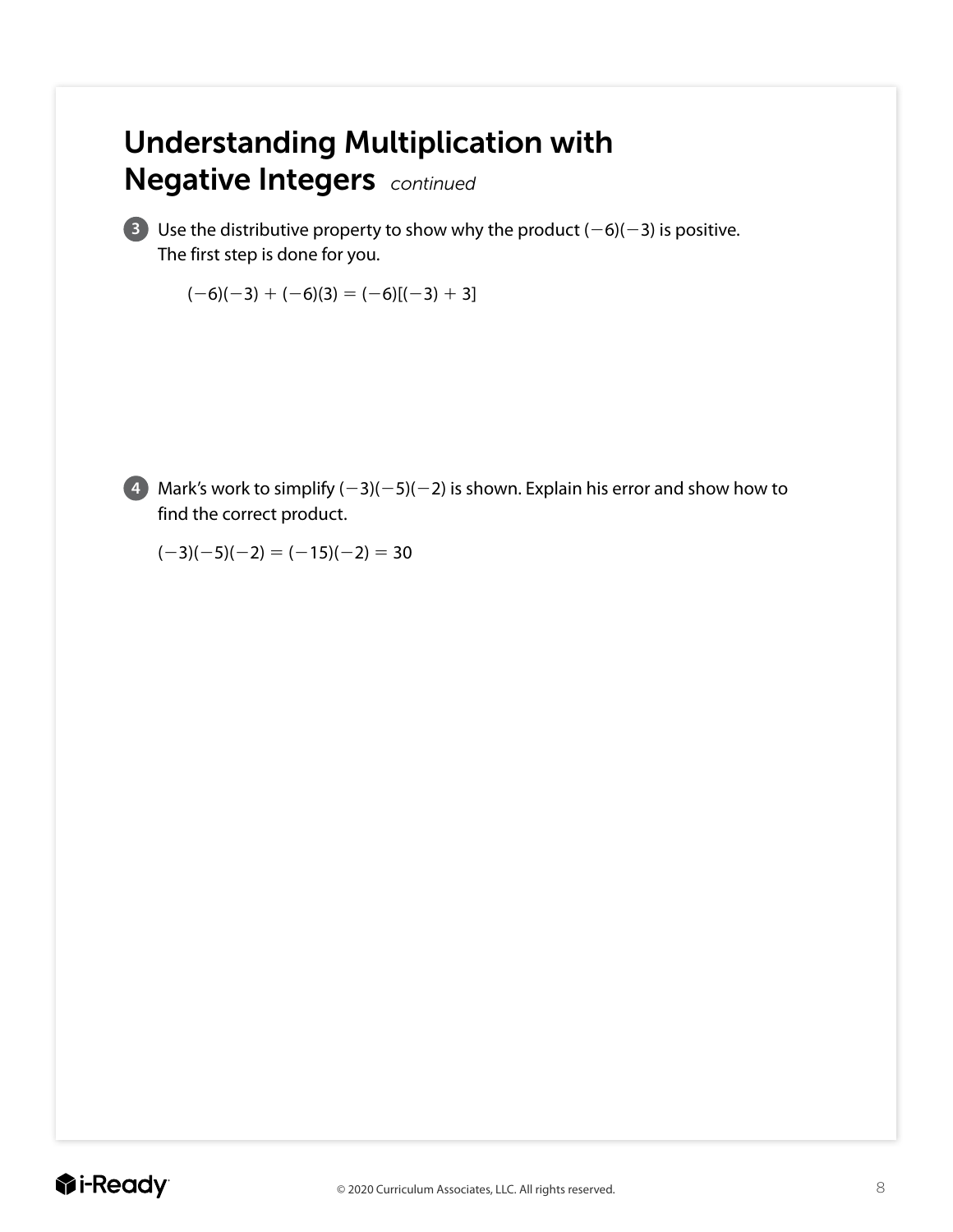# Adding and Subtracting Positive and Negative Fractions and Decimals

**Estimate each problem to check if the student's answer is reasonable. If not, cross out the answer and write the correct answer. Show your work.**

| <b>Problems</b>                                    | <b>Student Answers</b>                                                                                                     |
|----------------------------------------------------|----------------------------------------------------------------------------------------------------------------------------|
| 1.3 $-(-2.5)$                                      | $\geq$ $\uparrow$ $\sim$<br>Possible estimate: $1 - (-3) = 1 + 3$<br>3.8<br>$= 4$<br>$1.3 - (-2.5) = 1.3 + 2.5$<br>$= 3.8$ |
| $2 - 3\frac{1}{6} + 6\frac{2}{3}$                  | $-3\frac{1}{2}$                                                                                                            |
| $-4.2-(-2.9)$                                      | $-1.3$                                                                                                                     |
| 4 $3\frac{1}{5}$ – $2\frac{1}{2}$ + $2\frac{3}{5}$ | $-3\frac{1}{3}$                                                                                                            |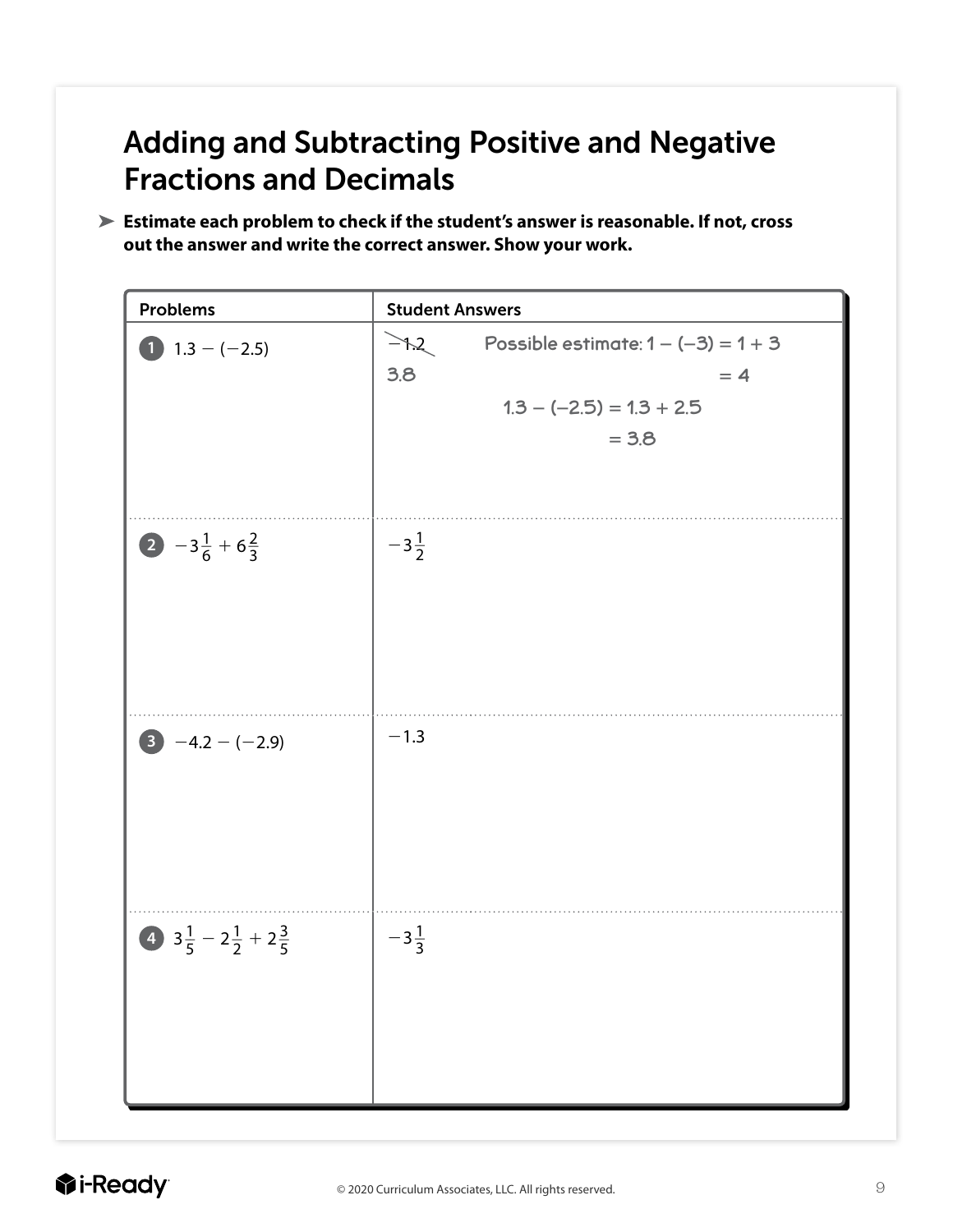# Adding and Subtracting Positive and Negative Fractions and Decimals *continued*

| <b>Problems</b>                                       | <b>Student Answers</b> |
|-------------------------------------------------------|------------------------|
| $5$ $5.9 - 7.3 - 10.2$                                | 11.6                   |
| 6 $-5\frac{5}{6}-(-2\frac{1}{3})+5\frac{1}{6}$        | $1\frac{2}{3}$         |
| $\bullet$<br>$11.5 - 5.4 - 4.7$                       | $-1.4$                 |
| 8 $-11\frac{1}{8} - 12\frac{1}{4} - (-21\frac{1}{2})$ | $2\frac{1}{8}$         |

**9** How does estimating an addition or subtraction problem help you know if an answer is reasonable?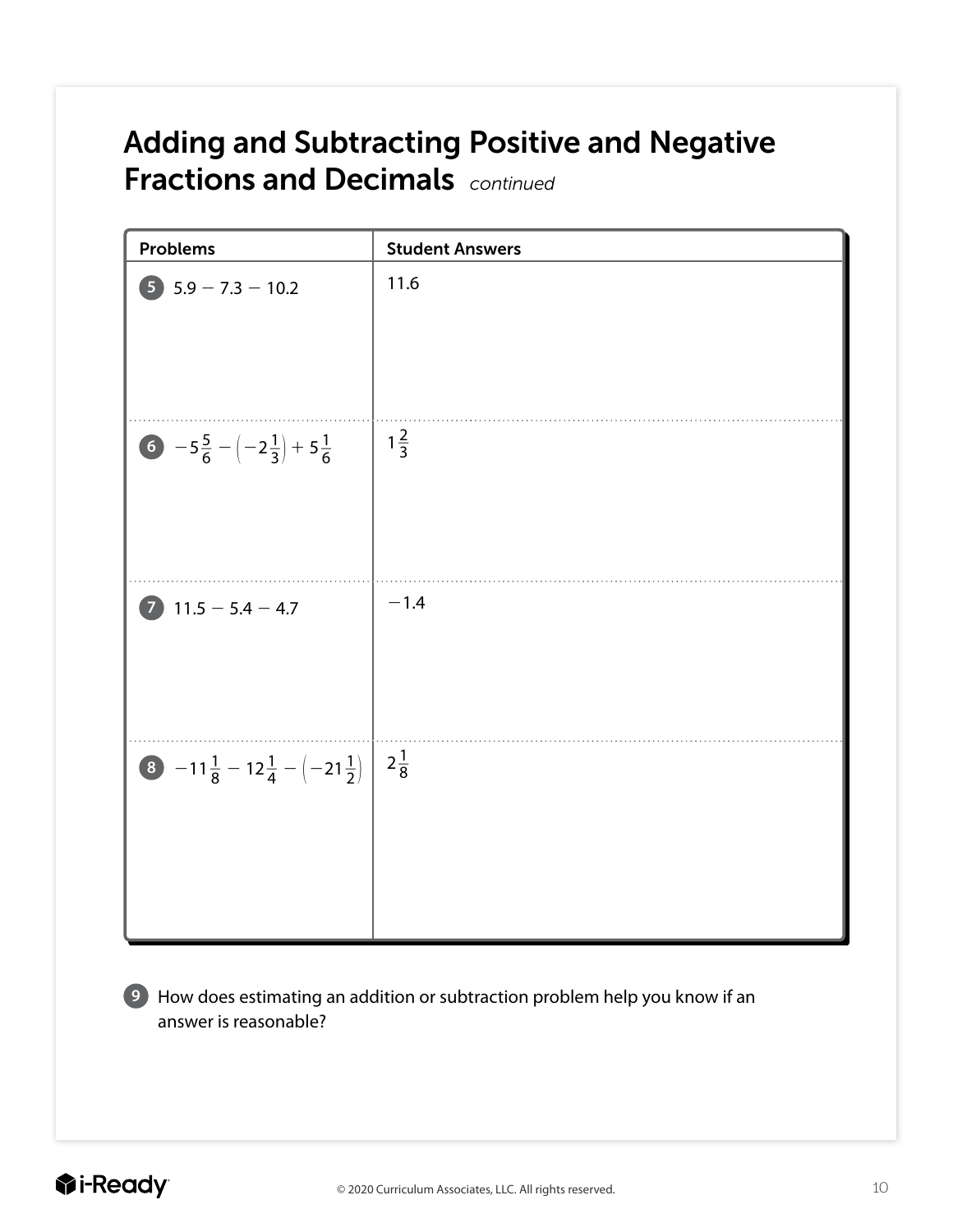### Multiplying Negative Rational Numbers

**Find the product of the rational numbers. The answers are mixed up at the bottom of the page. Cross out the answers as you complete the problems.**



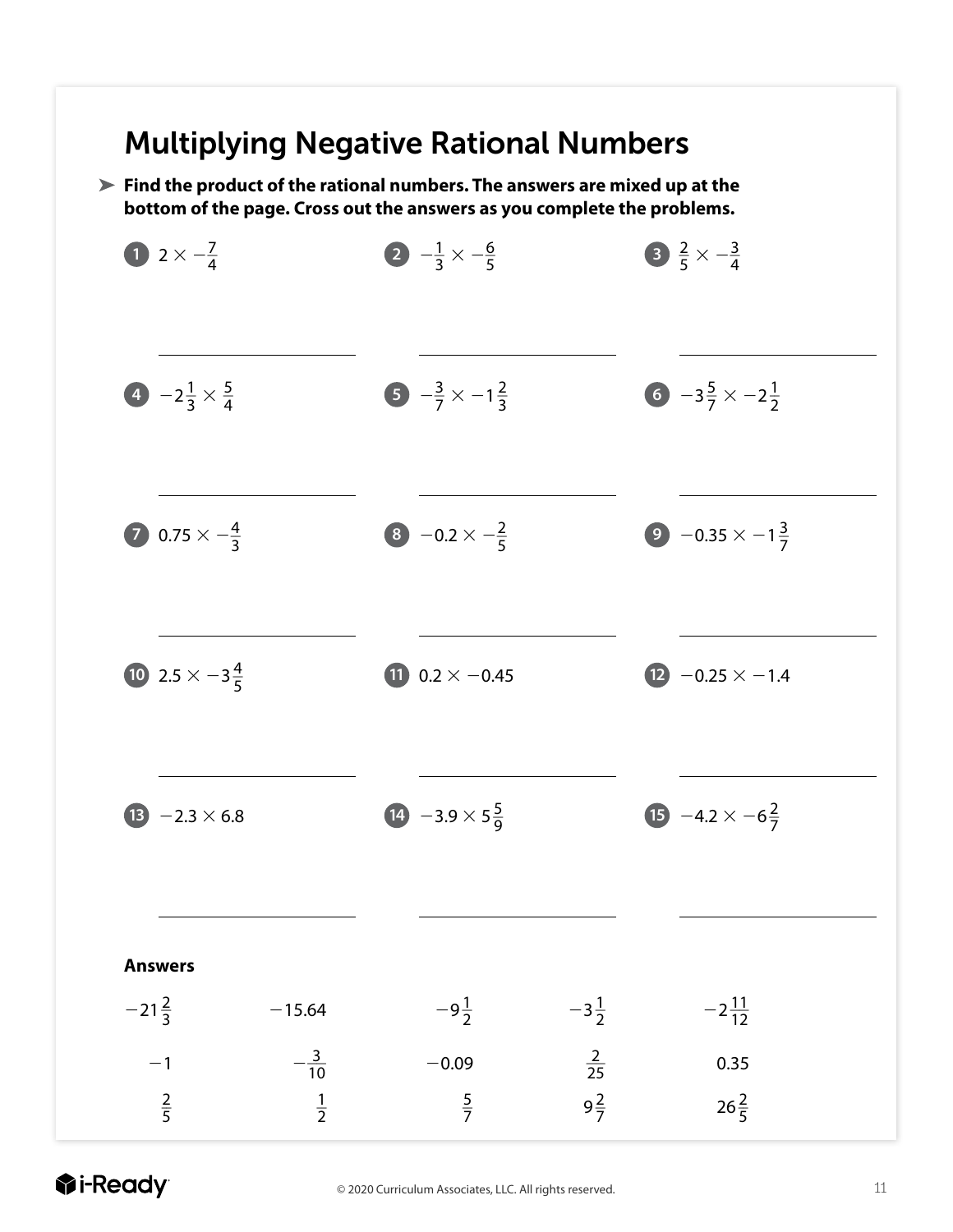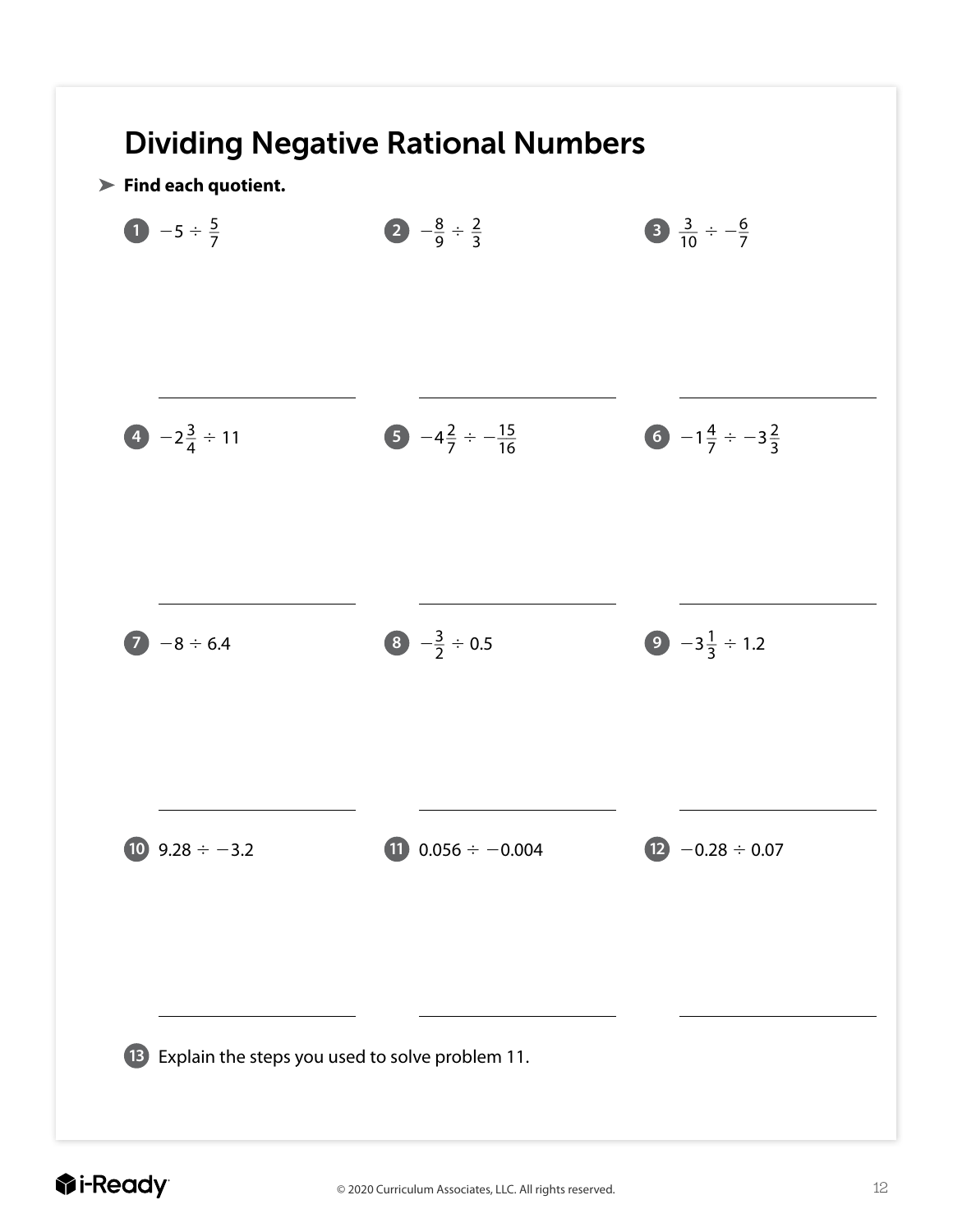# Writing Rational Numbers as Repeating Decimals

#### **Write each number as a repeating decimal.**

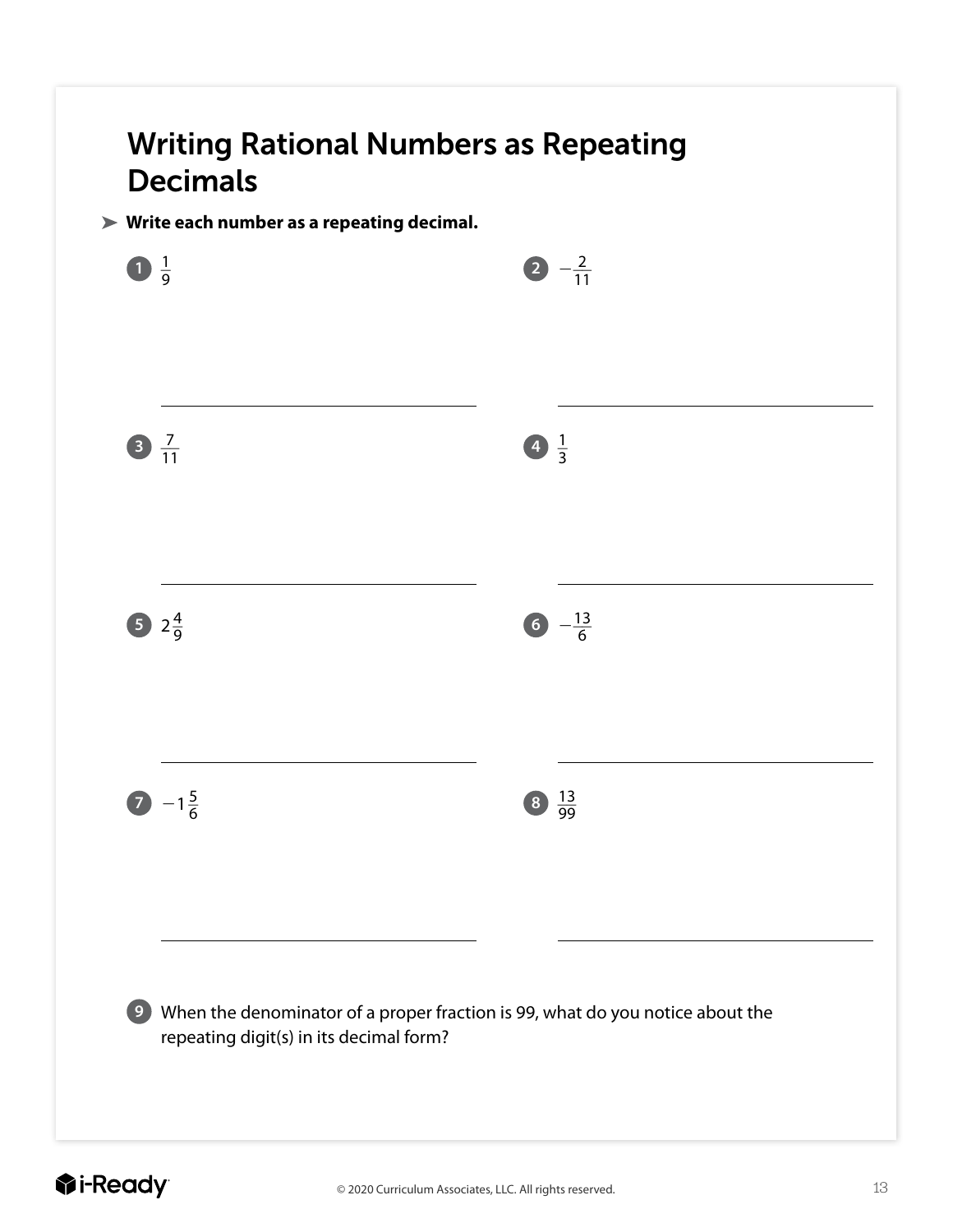### Understanding Proportional Relationships

#### **Read and solve the problems. Show your work.**

**1** Josie is making pizza dough. Complete the double number line by filling in the missing values. Then write an equation that models the relationship between the total cups of flour, *c*, and number of batches, *n*. Show your work.



**2** Lilli bought each of her friends a pair of colorful socks that cost \$5.50. Complete the table to show how much Lilli paid to buy different numbers of socks. Then write an equation that shows the total cost, *c*, for *p* pairs of socks.

| Cost                  | \$11.00 |  |  |
|-----------------------|---------|--|--|
| <b>Pairs of socks</b> |         |  |  |

**3** Explain how using a table is similar to using a double number line and how it is different.

**4** Mrs. Lopez types at a constant rate. The constant of proportionality for the relationship between the number of words she types, *w*, and the number of minutes she types, *m*, is 38. Write an equation to show this relationship.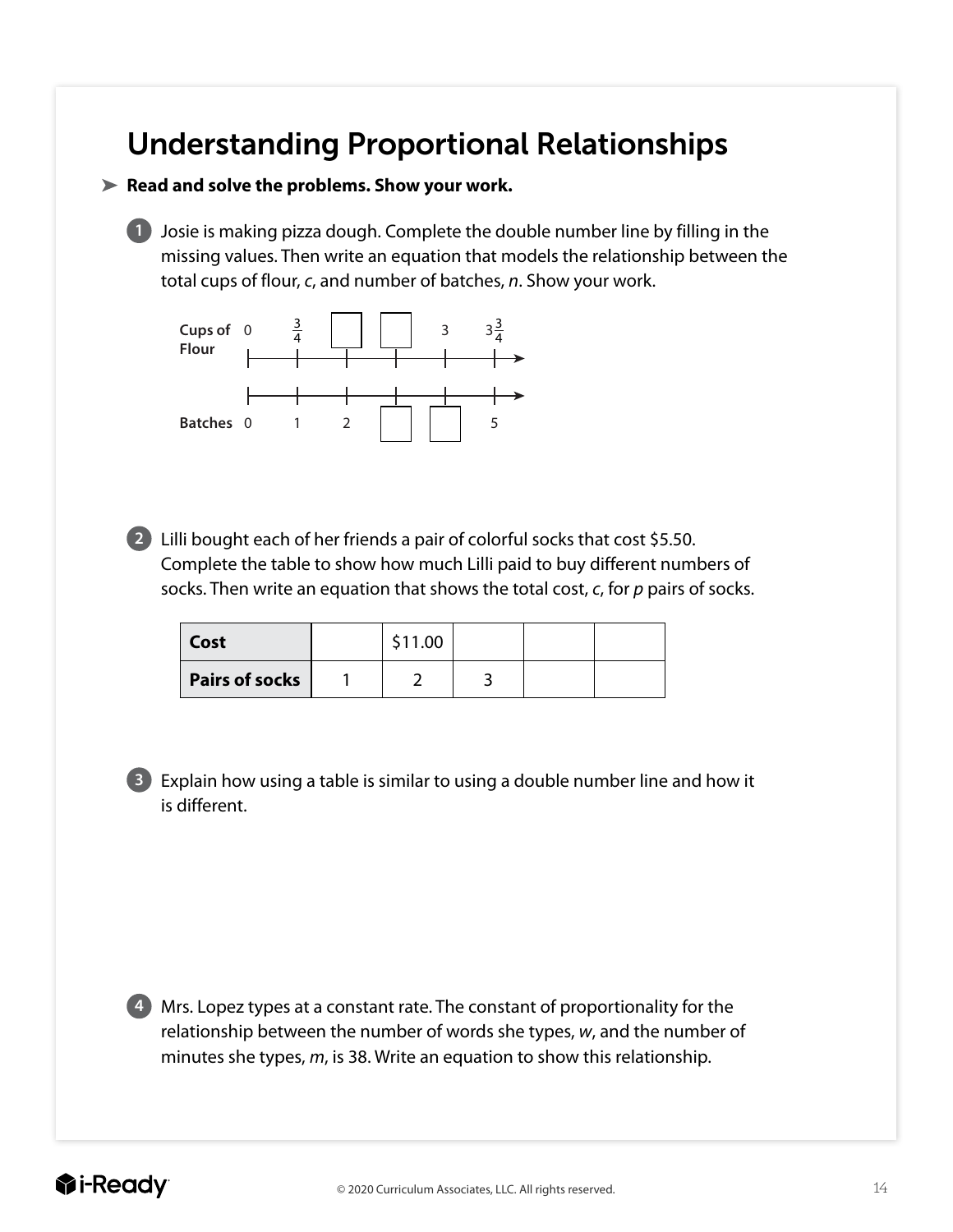### Interpreting Graphs of Proportional Relationships

**The graph shows the cost of apples at a local market. Use the graph to answer problems 1–3.** 



**1** What is the cost of 1 apple and of 3 apples? How do you know?



**2** What does the point (0, 0) represent in this context?

**3** What does the point (2, 1.5) represent in this context?

**The graph shows Manuela's earnings for the number of hours she spends tutoring. Use the graph to answer problems 4 and 5.**

**4** How much does Manuela earn for each hour of tutoring? Explain.



**5** Write an equation that shows the relationship between Manuela's earnings, *y*, and hours, *x*.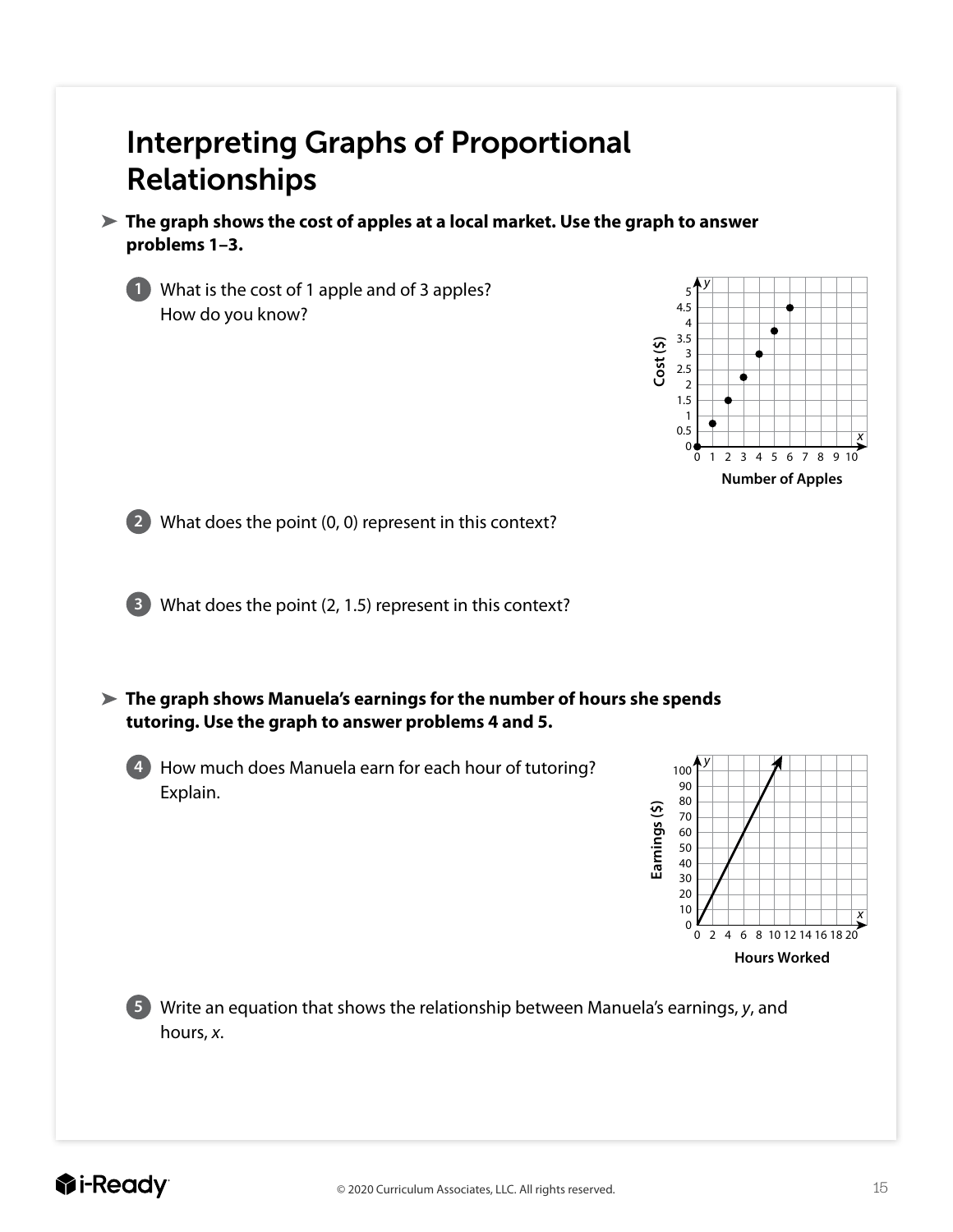### Interpreting Graphs of Proportional Relationships *continued*

**The graph shows the distance Jason's family traveled on a recent road trip. Use the graph to answer problems 6–8.**

**6** What is the constant of proportionality? Explain how you know.



**7** Identify and interpret one other point on the graph.

**8** Write an equation that models the distance, *d*, traveled in *t* hours.

**The graph shows the cost per pound of chicken salad. Use the graph to answer problems 9 and 10.**



**9** Randy claims that he can purchase 3.5 pounds of chicken salad for \$23.50. Is he correct? Explain.



**10** Explain how you can determine how much chicken salad may be purchased for \$52.50.

**Chicken Salad (pounds)**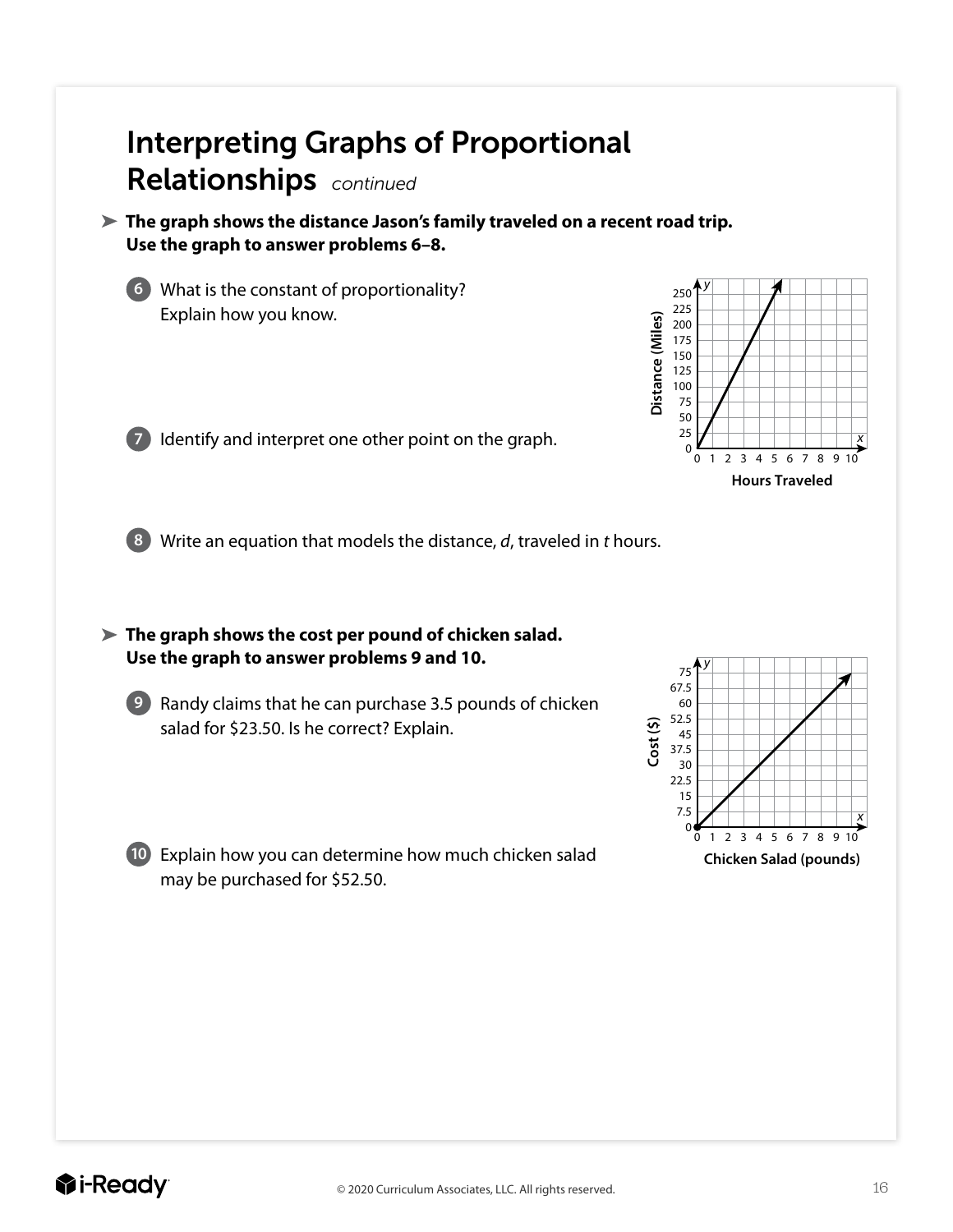# Recognizing Graphs of Proportional Relationships

**Circle all the problems with graphs that do NOT represent a proportional relationship. For the problems that are circled, explain why the graphs do not represent a proportional relationship.**

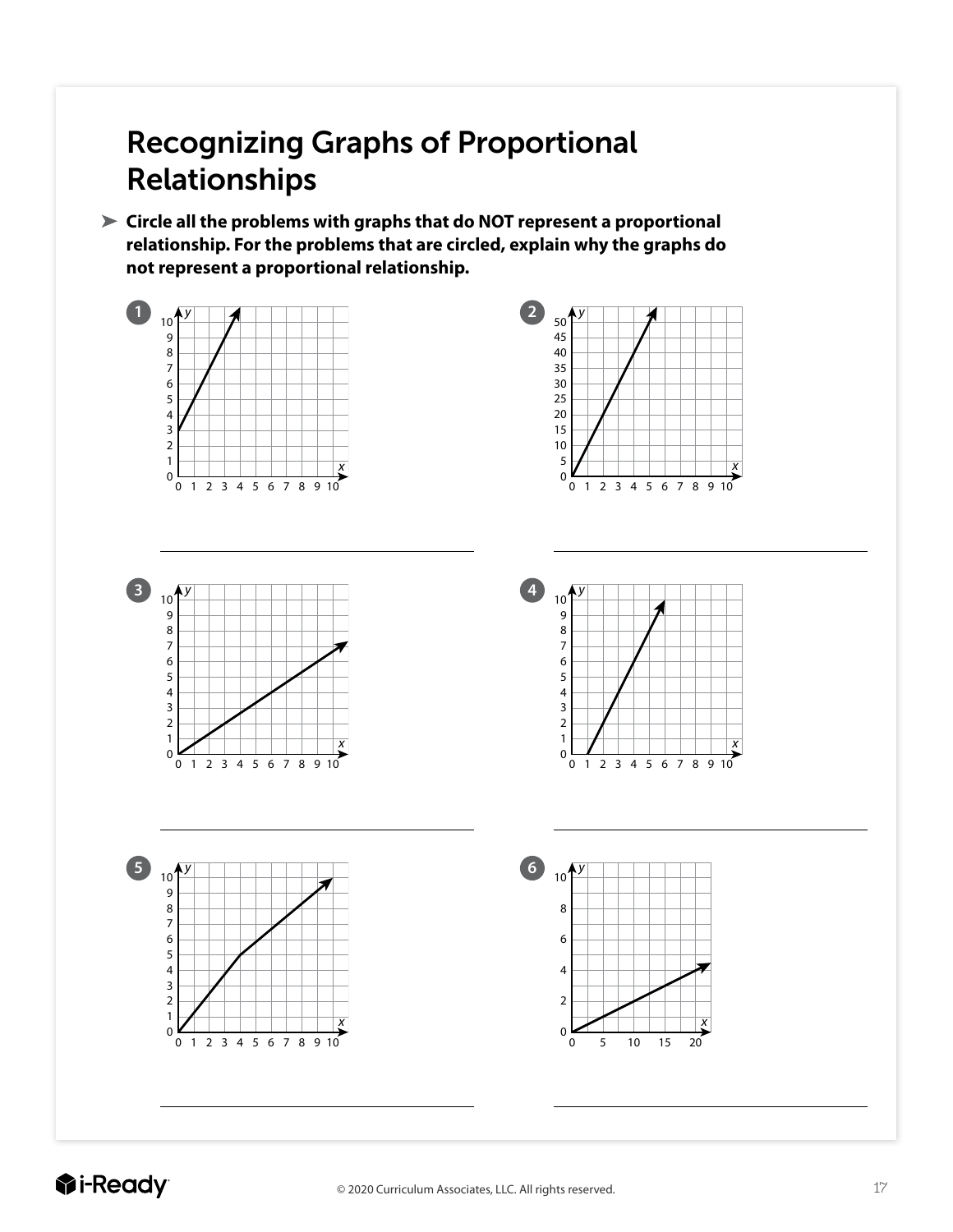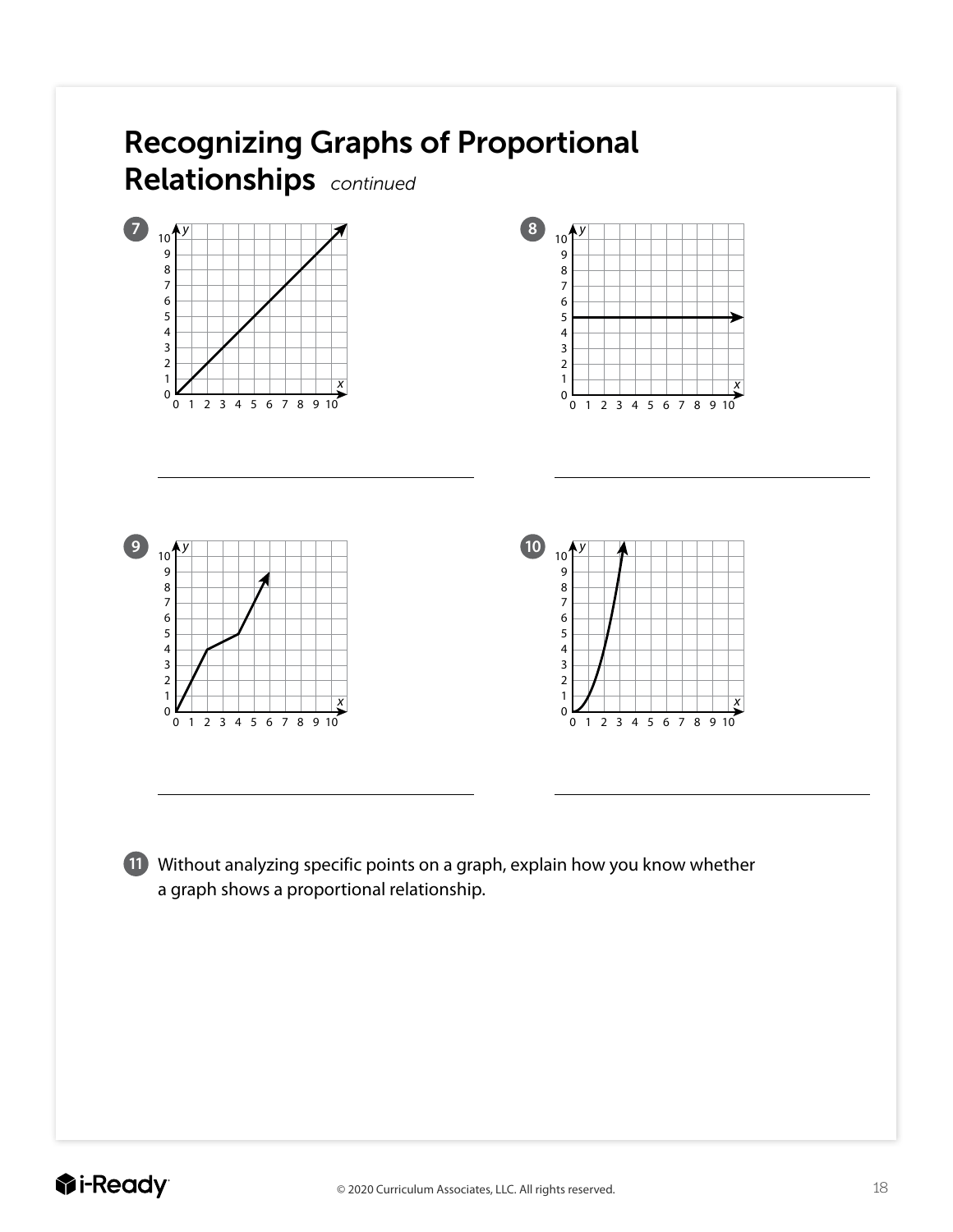### Solving Multi-Step Ratio Problems

#### **Solve each problem.**

- **1** At The Green House of Salad, you get a \$1 coupon for every 3 salads you buy. What is the least number of salads you could buy to get \$10 in coupons?
- **2** Kim orders catering from Midtown Diner for \$35. She spends \$5 on a large order of potato salad and the rest on turkey sandwiches. Each sandwich is \$2.50. How many sandwiches does Kim buy?
- **3** Molly and Liza are exercising. Molly does 10 push-ups at the same time as Liza does 15 push-ups. When Molly does 40 push-ups, how many push-ups does Liza do?
- **4** A shark swims at a speed of 25 miles per hour. The shark rests after 40 miles. How long, in minutes, does the shark swim before resting?

- **5** Ali and Janet are selling gifts at a local craft show. For every bar of soap that Ali sells, she earns \$5. For every mug that Janet sells, she earns twice as much as Ali. Ali sells 5 bars of soap, and Janet sells 7 mugs. How much money did they make altogether?
- **6** Ted is making trail mix for a party. He mixes 1 $\frac{1}{2}$  cups of nuts,  $\frac{1}{4}$  cup of raisins, and  $\frac{1}{4}$  cup of pretzels. How many cups of pretzels does Ted need to make 15 cups of trail mix?

**7** The ratio of chaperones to students on a field trip is 2 : 7. There are 14 chaperones on the field trip. In all, how many chaperones and students are there?

**8** Dayren is driving to visit family. She drives at an average of 65 miles per hour. She drives 227.5 miles before lunch and then 97.5 miles after lunch. How many hours did she spend driving?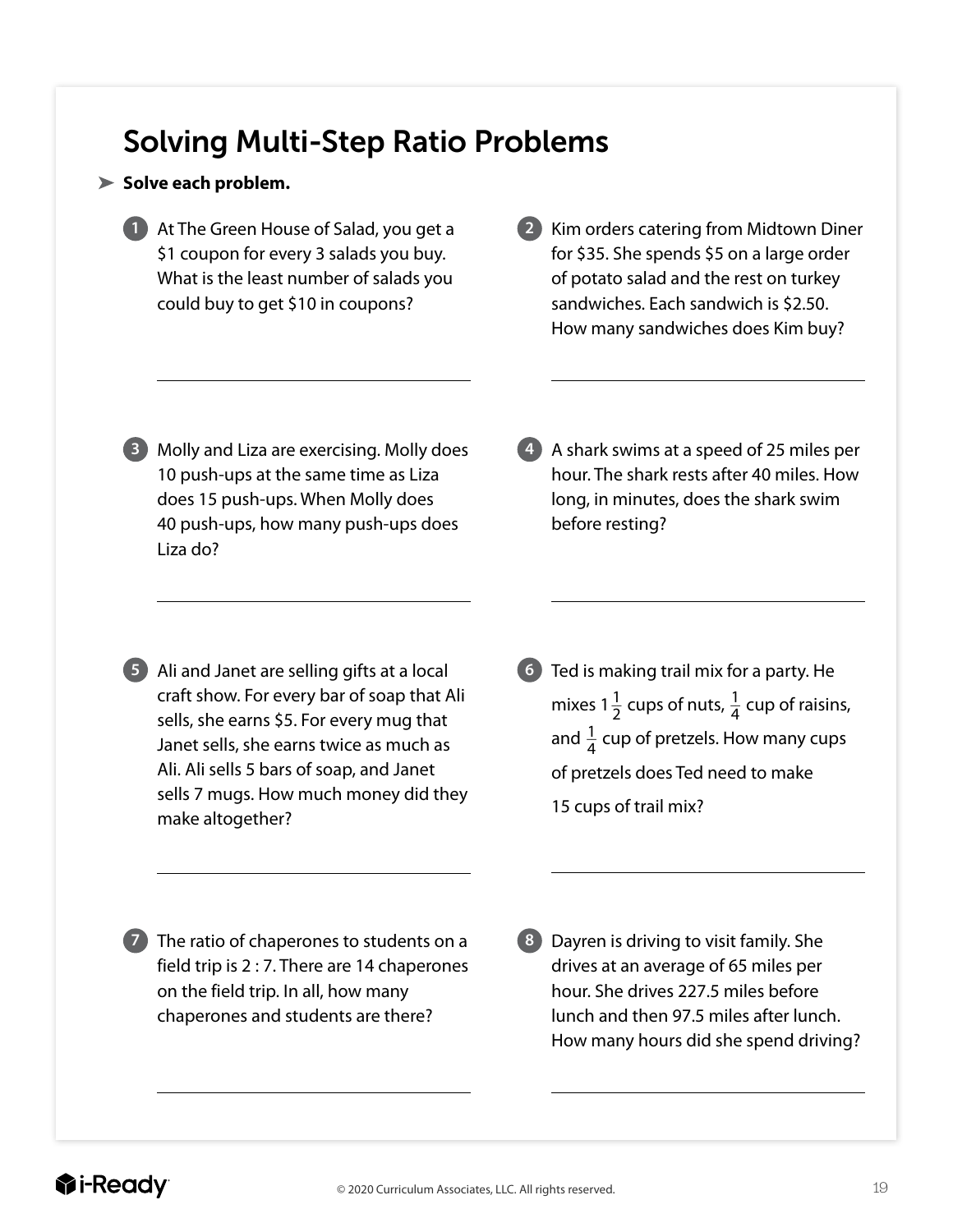#### Solving Problems Involving Multiple Percents

#### **Solve each problem.**

**1** A chair's regular price is \$349. It is on clearance for 30% off, and a customer uses a 15% off coupon after that. What is the final cost of the chair before sales tax?

**2** A calculator is listed for \$110 and is on clearance for 35% off. Sales tax is 7%. What is the cost of the calculator?

**3** Cara started working for \$9 per hour. She earns a 4% raise every year. What is her hourly wage after three years?

**4** A factory manufactures a metal piece in 32 minutes. New technology allowed the factory to cut that time by 8%. Then another improvement cut the time by 5%. How long does it take to manufacture the piece now? Round your answer to the nearest minute.

**5** An apartment costs \$875 per month to rent. The owner raises the price by 20% and then gives a discount of 8% to renters who sign an 18-month lease. How much less do renters who sign an 18-month lease pay per month to rent the apartment?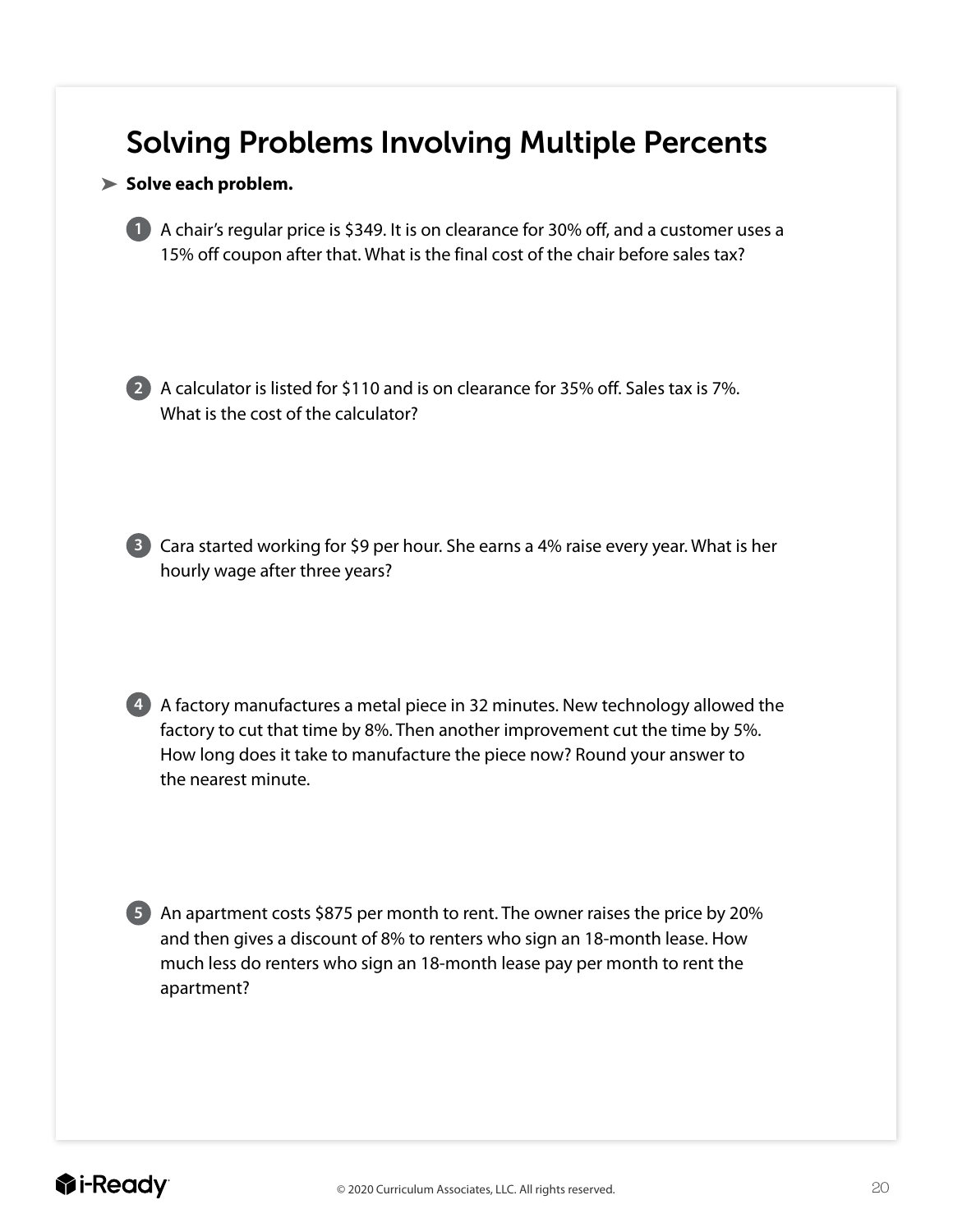# Solving Problems Involving Multiple

Percents *continued*

**6** Damon buys lumber worth \$562. He gets a 20% contractor's discount. The sales tax is 6%. His credit card gives him 2% off. How much does he pay?

**7** Cindy is shopping for a television. The original price is \$612. Store A has the television on clearance for 30% off. Store B has it on clearance for 25% off, and Cindy has a 10% off coupon to use at Store B. At which store will she pay less? How much less?



**8** John goes to a restaurant and has a bill of \$32.57. He uses a 10% off coupon on the cost of the meal. The tax is 8%. He leaves a tip of 18% on the amount before the coupon or tax is applied. How much does he spend?

**9** Explain which situation will give you the best price: a discount of 15% and then 10% off that amount, a discount of 10% and then 15% off that amount, or a discount of 25%.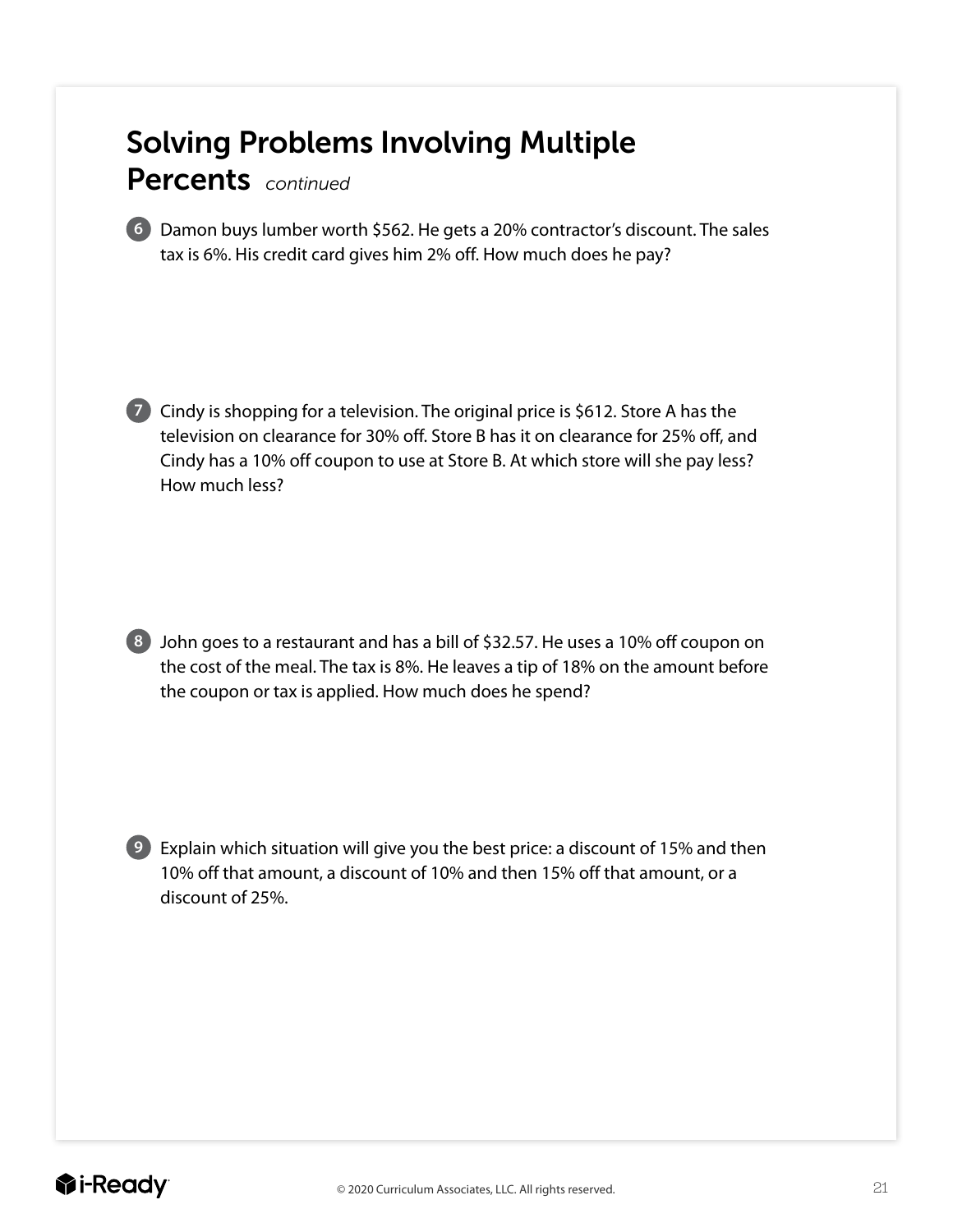| Original amount: 20                                                                    | Original amount: 30       |
|----------------------------------------------------------------------------------------|---------------------------|
| End amount: 15                                                                         | End amount: 45            |
| Original amount: 625                                                                   | Original amount: 320      |
| End amount: 550                                                                        | End amount: 112           |
| Original amount: 165                                                                   | Original amount: 326      |
| <b>End amount: 222.75</b>                                                              | <b>End amount: 423.80</b> |
| Original amount: 27                                                                    | Original amount: 60       |
| End amount: 38.61                                                                      | End amount: 70.02         |
| How do you know when a situation involves a percent increase or a<br>percent decrease? |                           |

#### *<u>i*-Ready</u>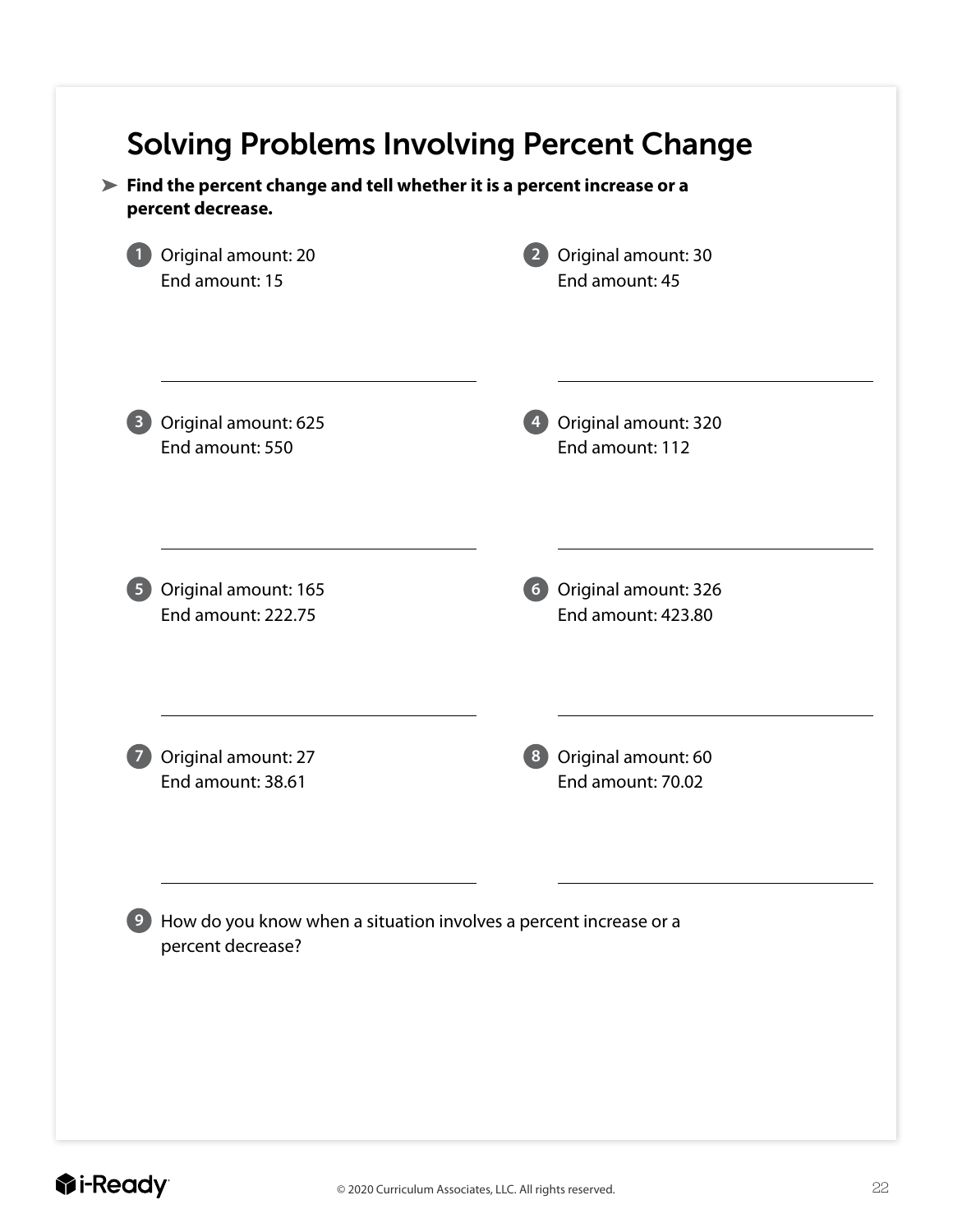### Solving Problems Involving Percent Error

#### **Solve each problem. Round to the nearest hundredth of a percent if needed.**

- **1** Mrs. Rowan allotted 30 minutes at the beginning of class for her students to complete an exam. The last student took 42 minutes to complete the exam. What is Mrs. Rowan's percent error?
- **2** Harper needs to mail an envelope. She weighs it at home as 10.4 ounces. When she gets to the post office, the clerk weighs it at 9.6 ounces. What is the percent error in the weight of the envelope?

**3** An airline ticket states that the flight takes 2 hours and 45 minutes. The flight time is actually 2 hours and 54 minutes. What is the percent error in the flight time?

**4** Luna buys a shirt that costs \$15.65. She gives the cashier \$20 and receives \$3.25 in change. What is the percent error in the amount of change she was given?

**5** Judy thinks there will be 325 people at the county fair on Friday, while Atticus thinks there will be 600 people. On Friday, 452 people attend the fair. Who is closer in their estimate? What is the difference between the percent errors?

**6** Sussex County received 43 inches of rainfall this year. The percent error in the local meteorologist's rainfall prediction was about 18.02%. What are two possible values for the meteorologist's prediction?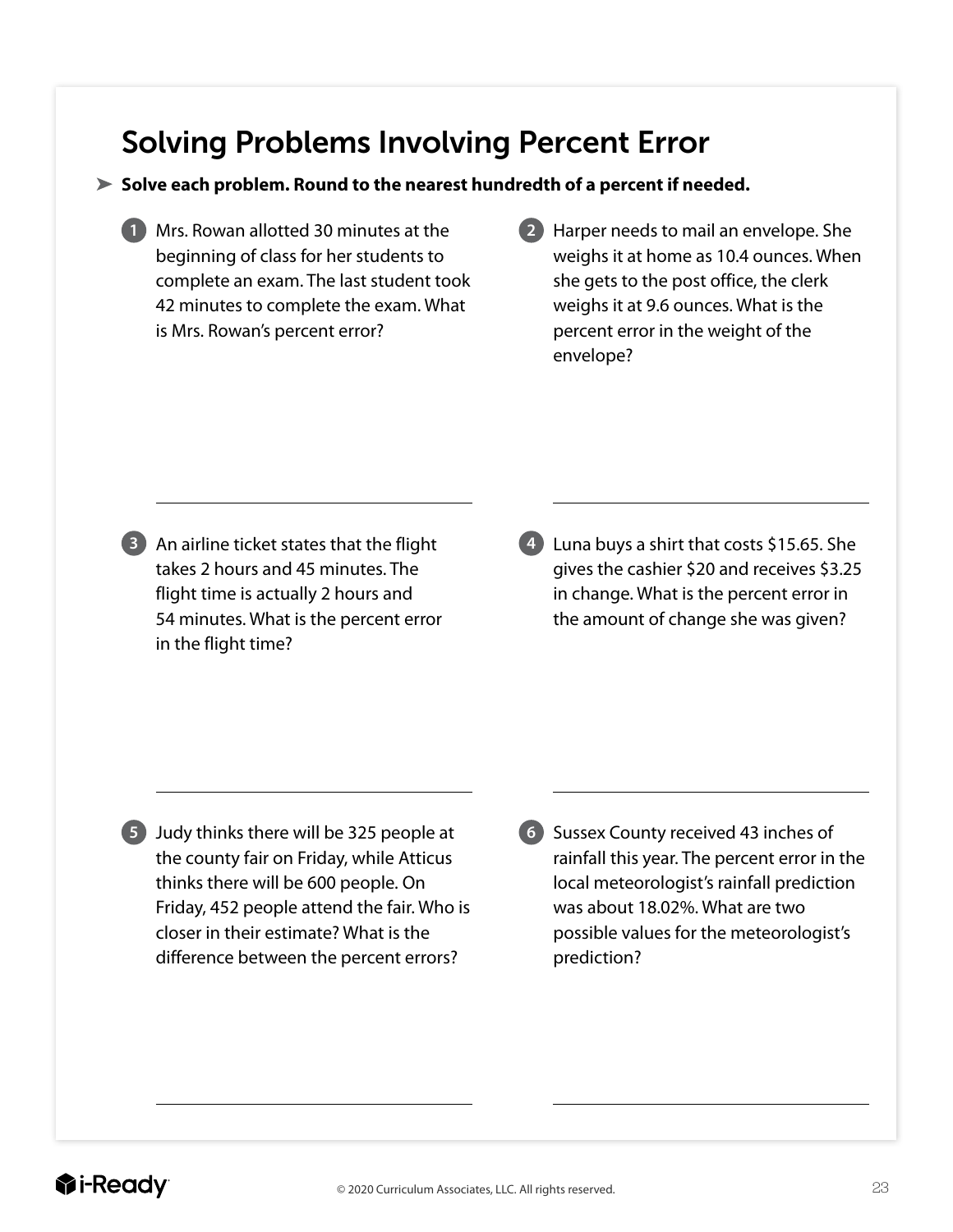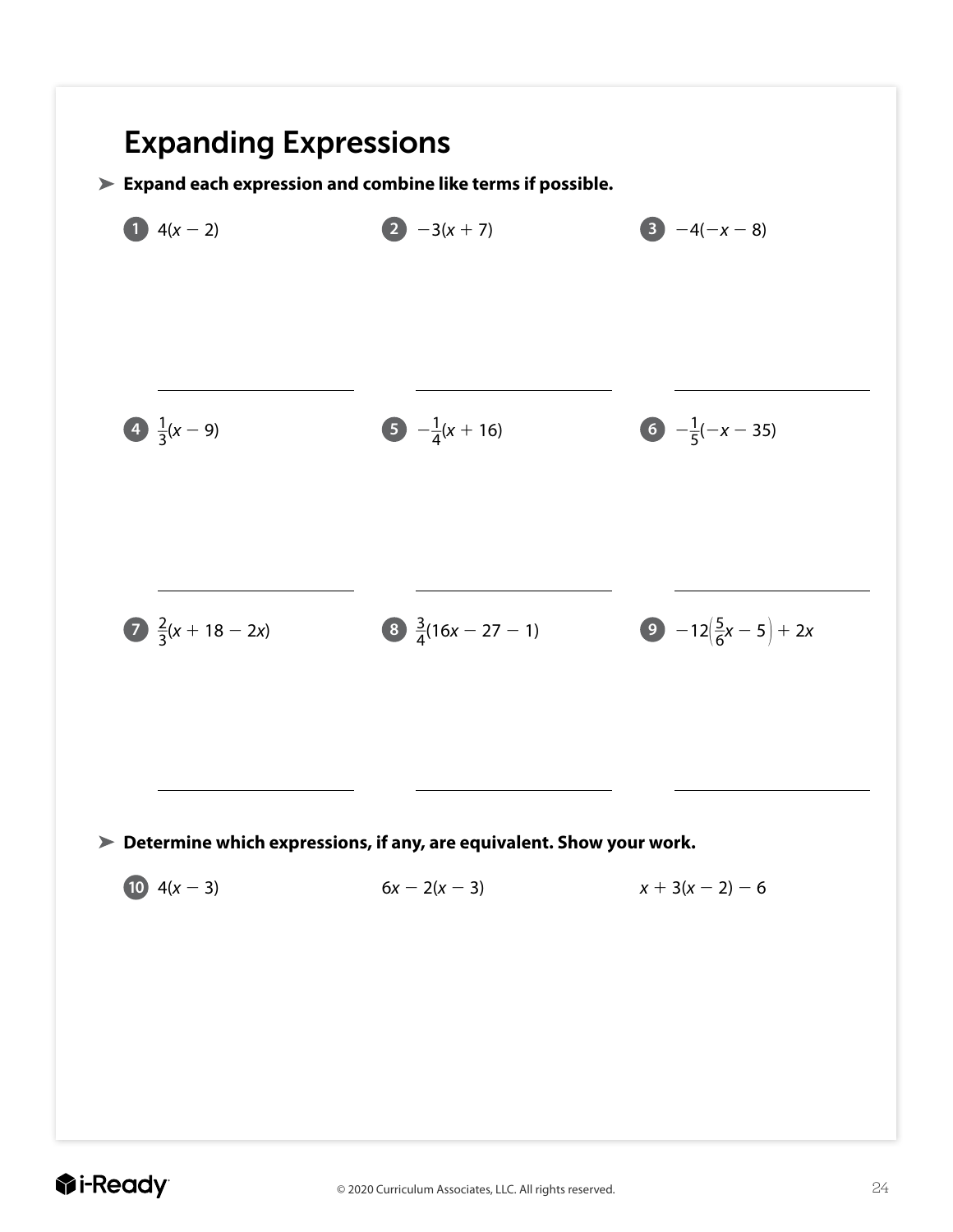# Expanding Expressions *continued*

**11**  $\frac{1}{3}(9x + 16 + 2) + 2x$  7*x* + 14 - 2(*x* + 4)  $x - 3 + 7(x + 3) - 3x - 12$ 

**12** Use two different methods to expand  $\frac{1}{4}(x + 2x + 16 - 8)$ .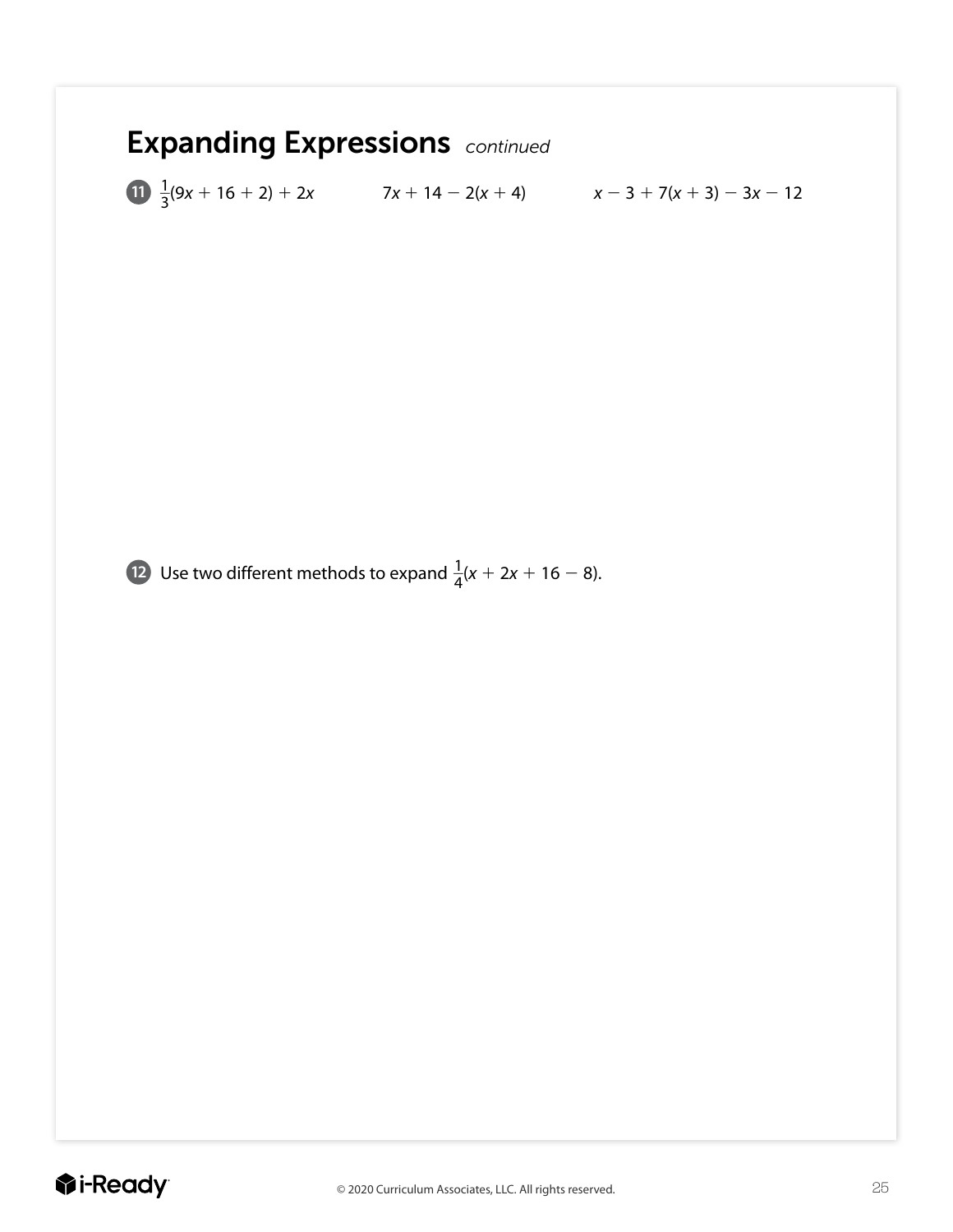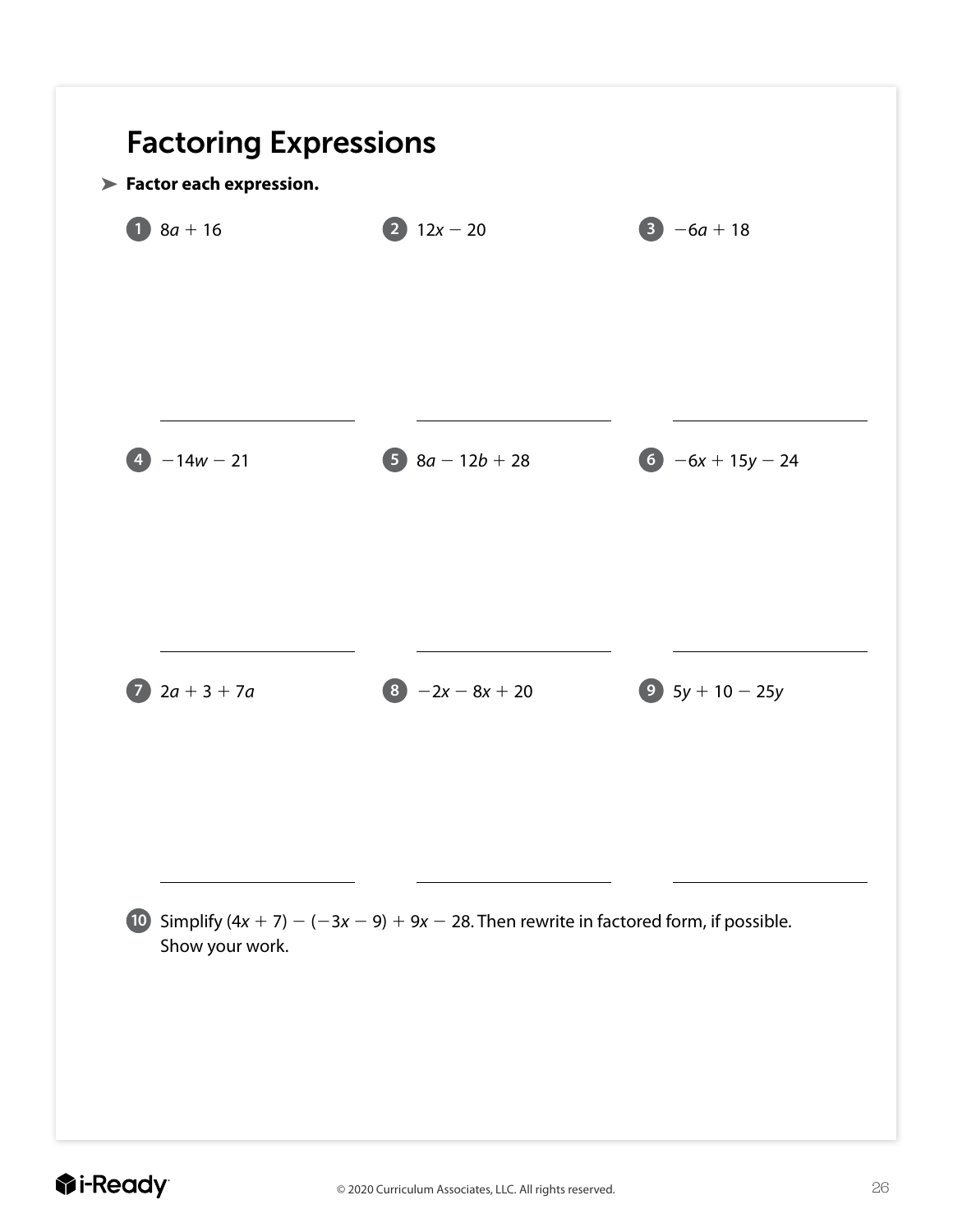### Factoring Expressions *continued*

**11** Determine which of the following expressions are equivalent. Show your work.

$$
\bullet \ \ \frac{1}{6}(x-3)
$$

- $\frac{1}{4}x \frac{3}{5} \frac{1}{12}x + \frac{1}{10}$
- $\frac{1}{18}x + \frac{1}{9}x \frac{1}{2}$



**12** Explain a different method you could use to solve problem 11.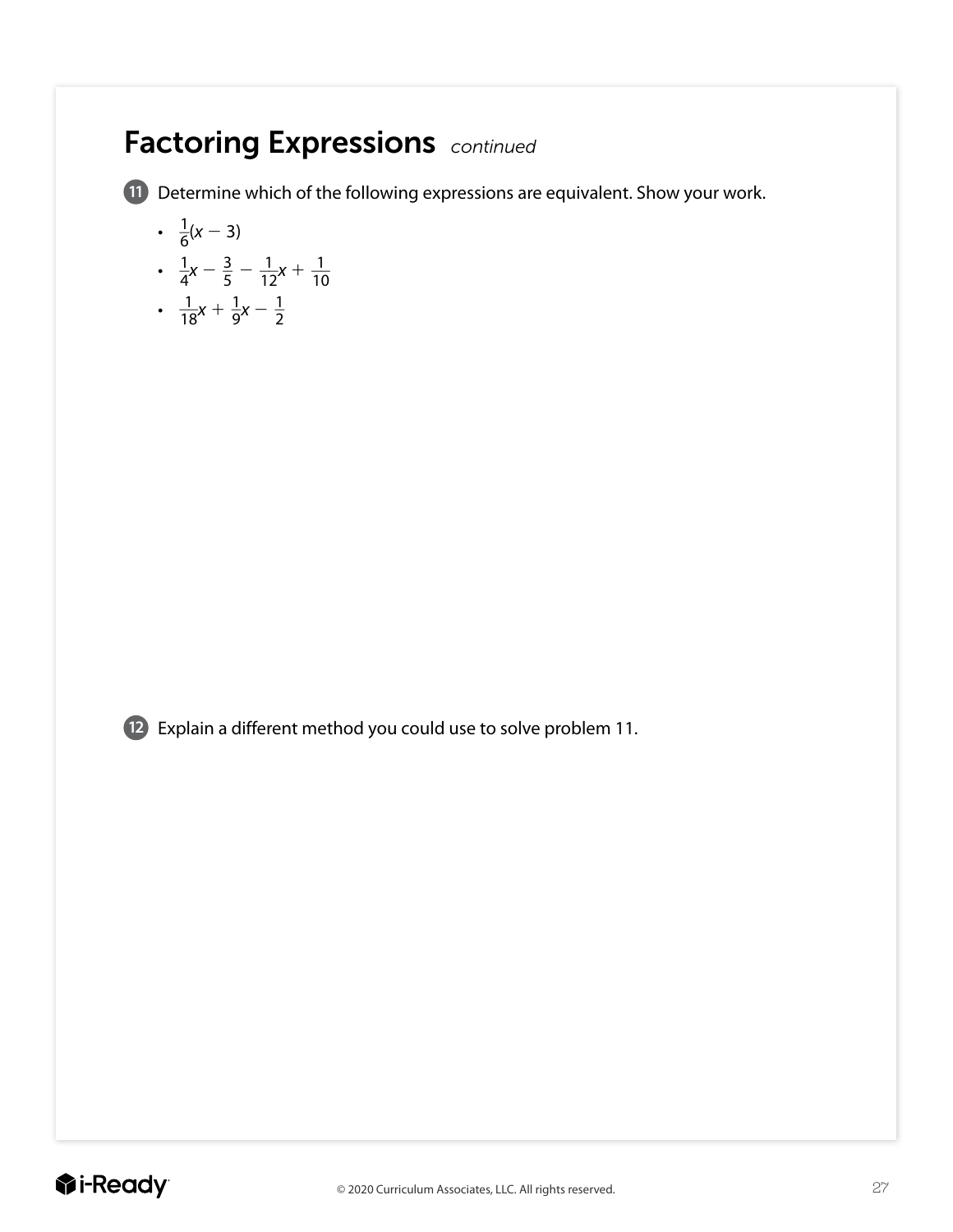### Understanding Representing a Situation with Different Expressions

**Complete the problems by rewriting algebraic expressions.**



**1** Goby fish and shrimp naturally live close together. A pet store is selling bags of goby fish and shrimp to aquarium hobbyists. Each goby fish costs \$15, and each shrimp costs \$10. Each bag has an equal number of goby fish and shrimp.

- **a.** The pet store models the cost per bag with the expression  $x(15 + 10)$ . Explain what the expression represents.
- **b.** What other expression can you use to model the cost? Explain what the expression represents.

**2** Ms. Ghandi runs 1 mile each morning and 1 mile each evening. She also does 10 push-ups each morning and each evening.

- **a.** Ms. Ghandi writes the two expressions  $2(m + 10p)$  and  $2m + 20p$ . Explain how each expression represents how much she exercises.
- **b.** Ms. Ghandi wants to determine how much she will exercise this week. Write an expression to model this situation. Explain your expression.

**3** Write two expressions for the perimeter of a square. Explain what information is in one of your expressions that is not in the other.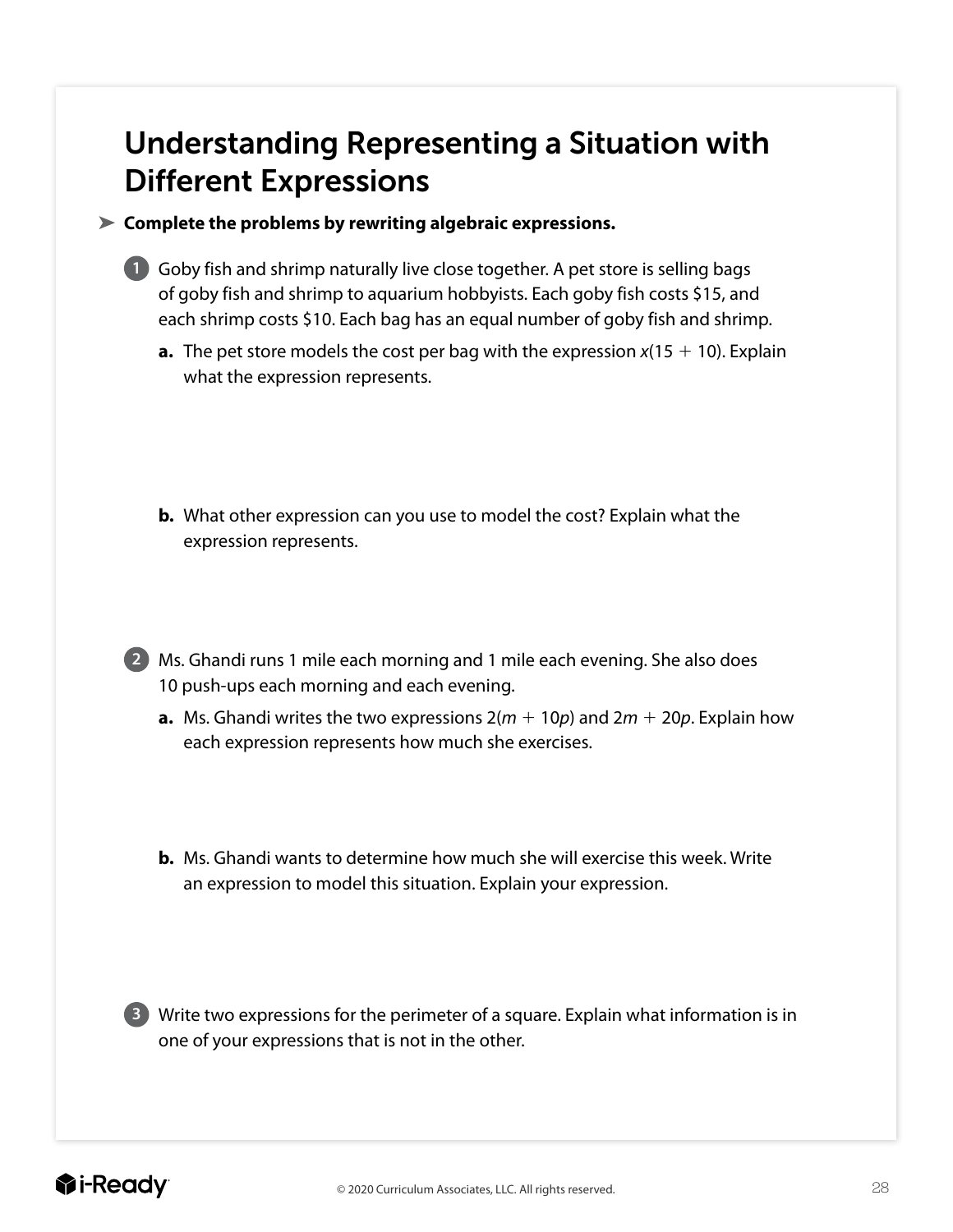

*<u>i*-Ready</u>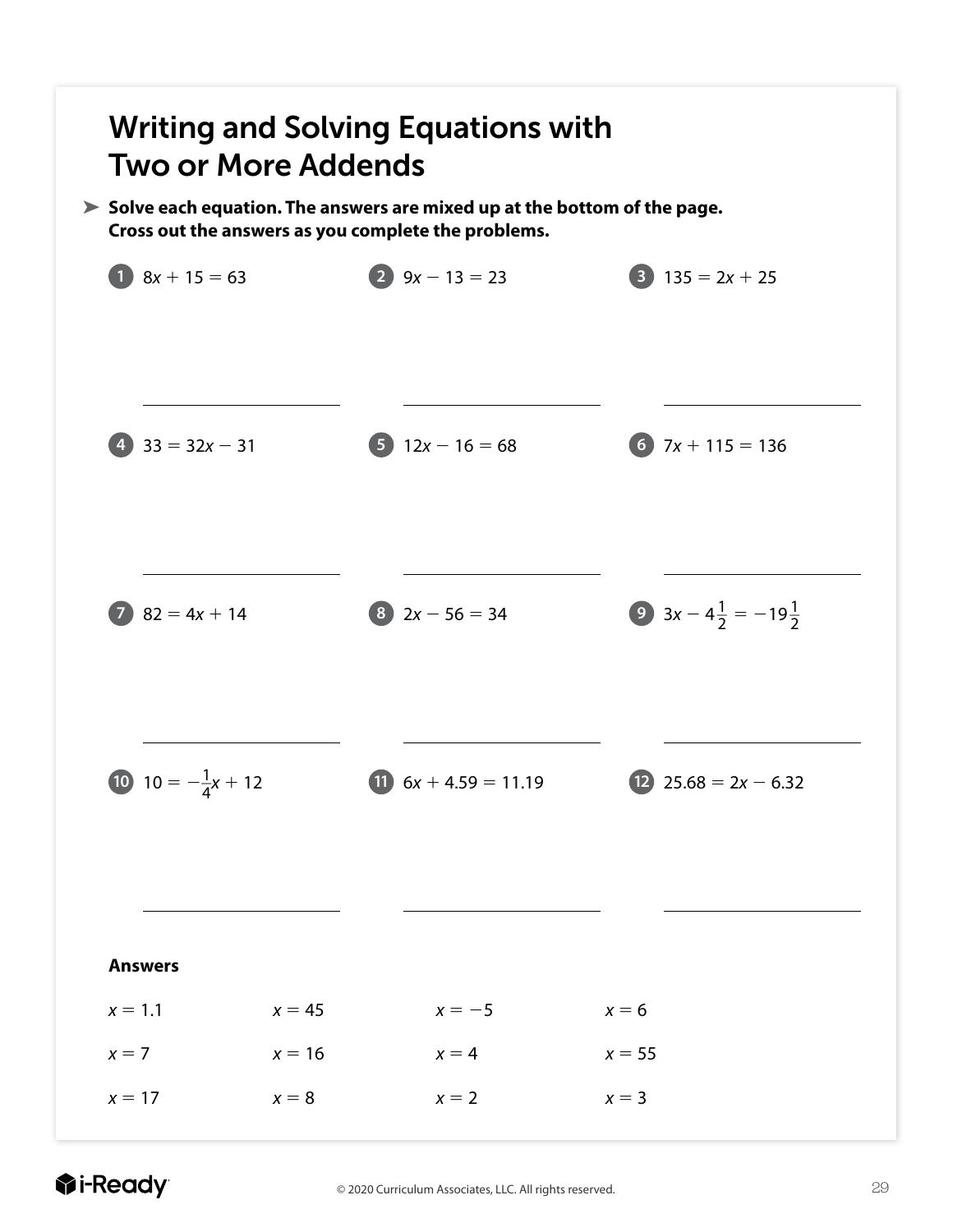#### Writing and Solving Inequalities

#### **Write and solve an inequality to answer each question.**

**1** Tetsuo has 50 arcade tokens. Each arcade game at RetroRama costs 4 tokens. How many games can Tetsuo play?

**2** Kimberly has \$120 to spend at the bookstore. Kimberly buys a hardcover book for \$36, as well as some gift cards for her family and friends. Each gift card is \$15. How many gift cards can Kimberly buy?



**3** Kwame has a budget of \$720 for his college class. He buys a laptop for \$330 and wants to use the rest to buy computer programs. Each program costs \$60. How many programs can Kwame purchase?

**4** A farmer ties 4 bags on his mule. If the mule can carry up to 200 lb and each bag weighs 30 lb, how many more bags can the mule carry?